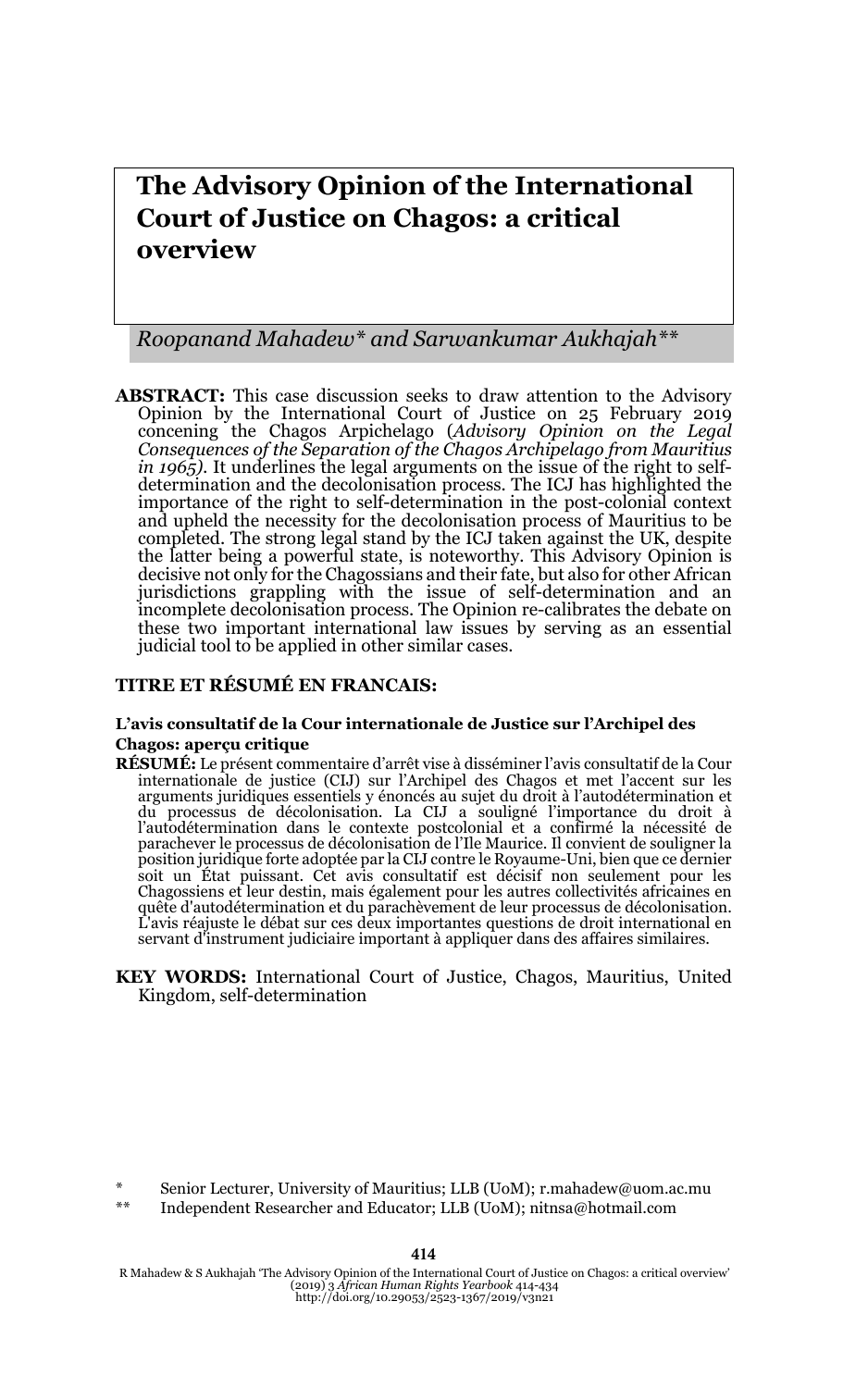|                | <b>CONTENT:</b>                                                          |                                                                          |      |
|----------------|--------------------------------------------------------------------------|--------------------------------------------------------------------------|------|
| $\mathbf{1}$   | Introduction<br>322                                                      |                                                                          |      |
| $\overline{2}$ | Jurisprudential development in the matter of Chagos Archipelago324       |                                                                          |      |
|                | 2.1                                                                      |                                                                          |      |
|                | 2.2                                                                      | R Bancoult v Secretary of State for Foreign and Commonwealth Affairs 324 |      |
|                | 2.3                                                                      |                                                                          |      |
|                | 2.4                                                                      |                                                                          |      |
|                | 2.5                                                                      |                                                                          |      |
|                | 2.6                                                                      | Louis Olivier Bancoult (Claimant) v The Secretary of State for Foreign   |      |
|                |                                                                          |                                                                          |      |
|                | 2.7                                                                      |                                                                          |      |
|                | 2.8                                                                      |                                                                          |      |
|                | 2.9                                                                      | The Queen (on the application of Hoareau and Bancoult) v Secretary of    |      |
|                |                                                                          |                                                                          | .327 |
|                | 2.10                                                                     |                                                                          |      |
|                |                                                                          |                                                                          | .328 |
| 3              |                                                                          | An overview of the applicable legal framework in the Chagos matter328    |      |
|                | 3.1                                                                      |                                                                          |      |
|                | 3.2                                                                      |                                                                          |      |
|                | 3.3                                                                      |                                                                          |      |
|                |                                                                          |                                                                          |      |
|                | 3.4                                                                      |                                                                          |      |
| 4              | Critical evaluation of the Advisory Opinion of the ICJ in the separation |                                                                          |      |
|                |                                                                          |                                                                          |      |
|                | 4.1                                                                      |                                                                          |      |
|                | 4.2                                                                      |                                                                          |      |
|                | 4.3                                                                      | Advisory jurisdiction of the ICJ in giving an opinion on the legal       |      |
|                |                                                                          |                                                                          |      |
|                | 4.4                                                                      |                                                                          |      |
|                | 4.5                                                                      |                                                                          |      |
|                | 4.6                                                                      |                                                                          |      |
| 5              |                                                                          |                                                                          |      |

### **1 INTRODUCTION**

The Chagos Archipelago, situated in the middle of the Indian Ocean, has since 1965 continuously captured international attention due to the legally questionable conduct by the two nuclear super power countries, the United States of America (US) and the United Kingdom of Great Britain and the Northern Ireland (UK), of detaching the Chagos Archipelago from the territory of Mauritius for military purposes. The story of the Chagos Archipelago raises a wide array of legal questions across the field of decolonisation and equal rights to self-determination of peoples, territorial integrity and state sovereignty. The last remaining colony of the British Empire, the British Indian Ocean Territory (BIOT), was established in 1965, forcefully depopulating a population which has been on the island for two centuries, the Chagossians, in the exercise of the power of the Commissioner of the BIOT for the sole purpose of establishing a highly strategic advanced US military base during the Cold War.<sup>1</sup>

After 51 years, the Republic of Mauritius under the prejudice of an incomplete decolonisation, is still sparring over the exercise of its exclusive rights over the Chagos Archipelago and its inability to implement a programme of resettlement for its Mauritian nationals of Chagossians origin. The UK stated in 2011 that the Islands will be ceded to Mauritius when they are no longer required for defence purposes,

<sup>1</sup> Section 4 of the Immigration Ordinance 1 of 1971.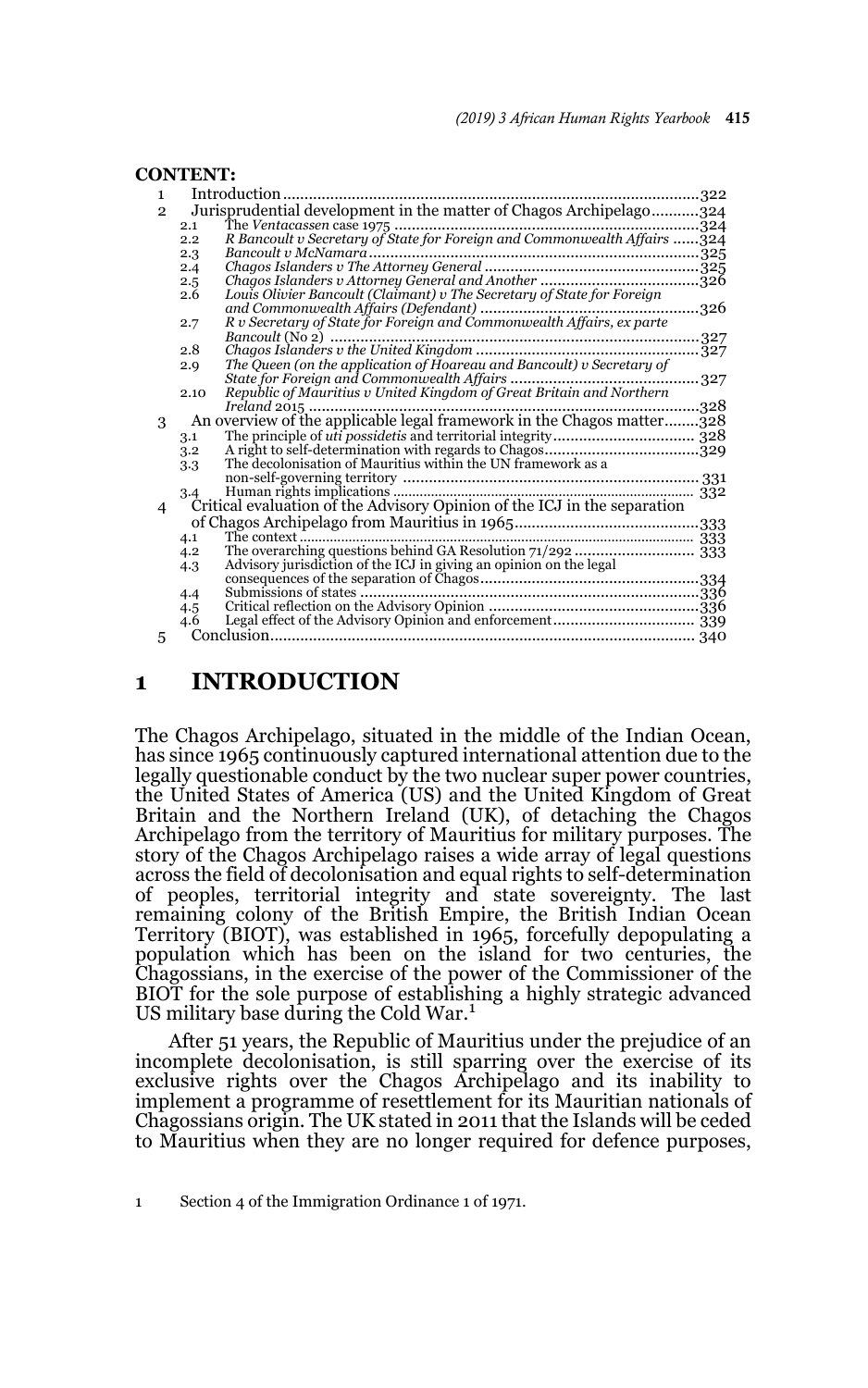without indicating exactly when.2 The UK had been making similar statement for the last 50 years in the form of promises of 'returning' Chagos to Mauritius after meeting its defence objectives.

By the time the Chagos Archipelago was excised from Mauritius by the British administration, clear principles of international law had already emerged to govern the process of decolonisation, among them the principles of self-determination and protection of territorial integrity. These principles require that the people of a non-selfgoverning territory (NSGT) have a right to determine their own future freely without conditions. On 16 September 2018 at its 71st session, the UN General Assembly included on its agenda the request for an Advisory Opinion by the International Court of Justice (ICJ) on the legal consequences of the separation of the Chagos Archipelago from Mauritius in 1965. The General Assembly asked the Court to provide its views on the lawfulness of the decolonisation process of Mauritius in the circumstance where the Chagos Archipelago was detached from the territory of Mauritius by an Order in Council of 8 November 1965, just over two years before Mauritius gained its independence on 12 March 1968.3

One of the main differences between the views of the UK and Mauritius rests in their competing interpretations of historical events as the basis of claims to sovereignty over the Chagos Archipelago. Before the granting of independence to the colony of Mauritius in 1968, the Chagos Archipelago was separated from Mauritius under section 3 of the Order in Council of 8 November 1965.<sup>4</sup> In doing so, the UK violated a multitude of international law principles including GA Resolution 1514 (XV) which requires colonial powers to grant independence to their colonies as a whole territorial unit. Accordingly, Mauritius has unceasingly challenged the lawfulness of this detachment claiming that the Chagos Archipelago is a part of its territory as a matter of fact and law.

On 22 June 2017, the General Assembly adopted Resolution 71/ 292, which requested the ICJ to give the Advisory Opinion on Chagos by virtue of article 65 the Statute of the ICJ. A time limit was set for the submission of written statements by the United Nations and its Member States.<sup>5</sup> On 17 January 2018, the Court adopted an order to extend the time limit for the filing of written statements to 1 March 2018. The ICJ subsequently held a hearing from 3 to 6 September 2018.

This case commentary critically assesses the Advisory Opinion given on the matter by the ICJ. For the purpose of a comprehensive

- 4 Under the BIOT Order 1965 Statutory Instrument 1 of 1965.
- 5 In accordance with article 66(4) of its Statute.

<sup>2</sup> I Papanicolopulu '*Mauritius v United Kingdom*: submission of the dispute on the Marine Protected Area around the Chagos Archipelago to arbitration' (2011) *EJIL: Talk!* http://www.ejiltalk.org/mauritius-v-united-kingdom-submission-ofthe-dispute-on-the-marine-protected-area-around-the-chagos-archipelago-toarbitration/ (accessed 19 August 2019).

<sup>3</sup> UN GA Request for an advisory opinion of the International Court of Justice on the legal consequences of the separation of the Chagos Archipelago from Mauritius in 1965, 14 July 2016 UN Doc A/71/142.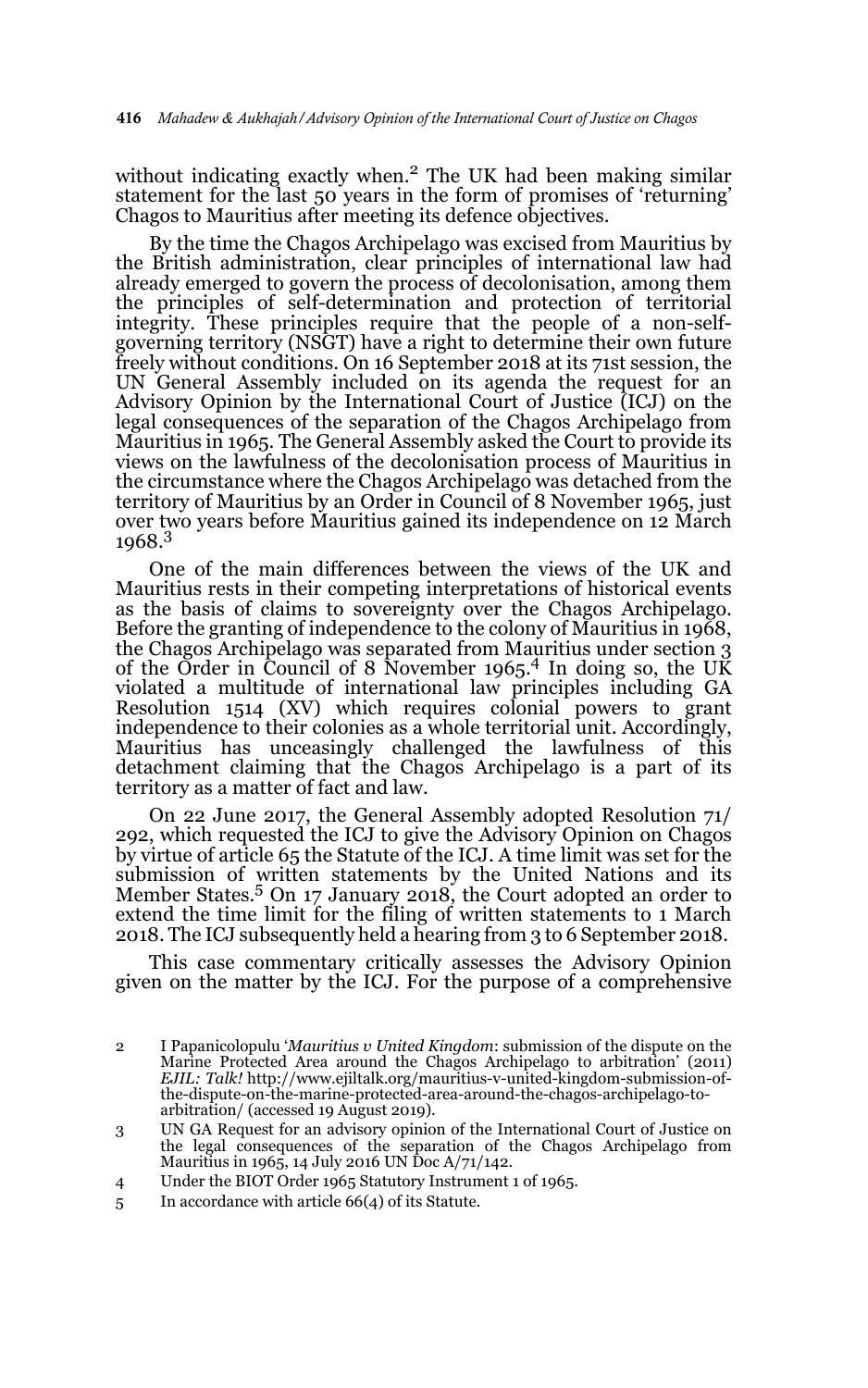background to the case, the first part of the commentary provides an overview of the cases decided on the Chagos matter in various judicial fora. This is followed by a brief outline of the legal framework of international law applicable to the matter. The Advisory Opinion is then critically analysed in substance with a particular focus on both the majority decision and the dissenting opinions.

# **2 JURISPRUDENTIAL DEVELOPMENT IN THE MATTER OF CHAGOS ARCHIPELAGO**

Two major categories of lawsuit have resulted from the detachment of Chagos Archipelago. The first is between the Chagos Islanders and the UK over the legality of the forceful displacement of the Chagossians from their native land and claims to establish their right to return. The second is between Mauritius and UK for unlawful detachment and sovereignty claim over the Chagos Archipelago.

### **2.1 The** *Ventacassen* **case 1975**

The Chagossians initiated a series of lawsuit to seek redress against the violation of their rights to stay in their homeland. The first litigation was brought in 1975 by Michel Ventacassen in the High Court of London claiming moral damages for deprivation of liberty, intimidation and expulsion from his native land. However, the case was settled by way of agreement in 1982. A sum of £4 million was paid to around 1,344 Chagossians for renunciation of their right to return. Their consent was taken down in the English language, thus, probably without their informed knowledge, as most Chagossian at that time did not understand English.<sup>6</sup>

# **2.2** *R Bancoult v Secretary of State for Foreign and Commonwealth Affairs*

In 1998, the leader of Chagos Refugee Group, Louis Olivier Bancoult, initiated a process of judicial review in the British High Court to challenge the legality of the Immigration Ordinance of 1971 which authorised the expulsion of Chagossians and removed their right to return to their native land. Bancoult sought a writ of certiorari from the Divisional Court to quash the ordinance for irrationality.7 It was argued that a Britisher had a fundamental constitutional right to live within the territory of which he was a citizen of and that such a right could neither be abrogated by the BIOT Order nor by the action of the Commissioner

<sup>6</sup> C Grandison, S Kadaba & A Woo 'Stealing the Islands of Chagos' (2013) 3 *Human Rights Brief* 20 at 38-39.

<sup>7</sup> G Murray & T Frost 'The Chagossians' struggle and the last bastions of imperial constitutionalism' in S Allen & C Monaghan (eds) *Fifty years of the British Indian Ocean Territory* (2018) 147.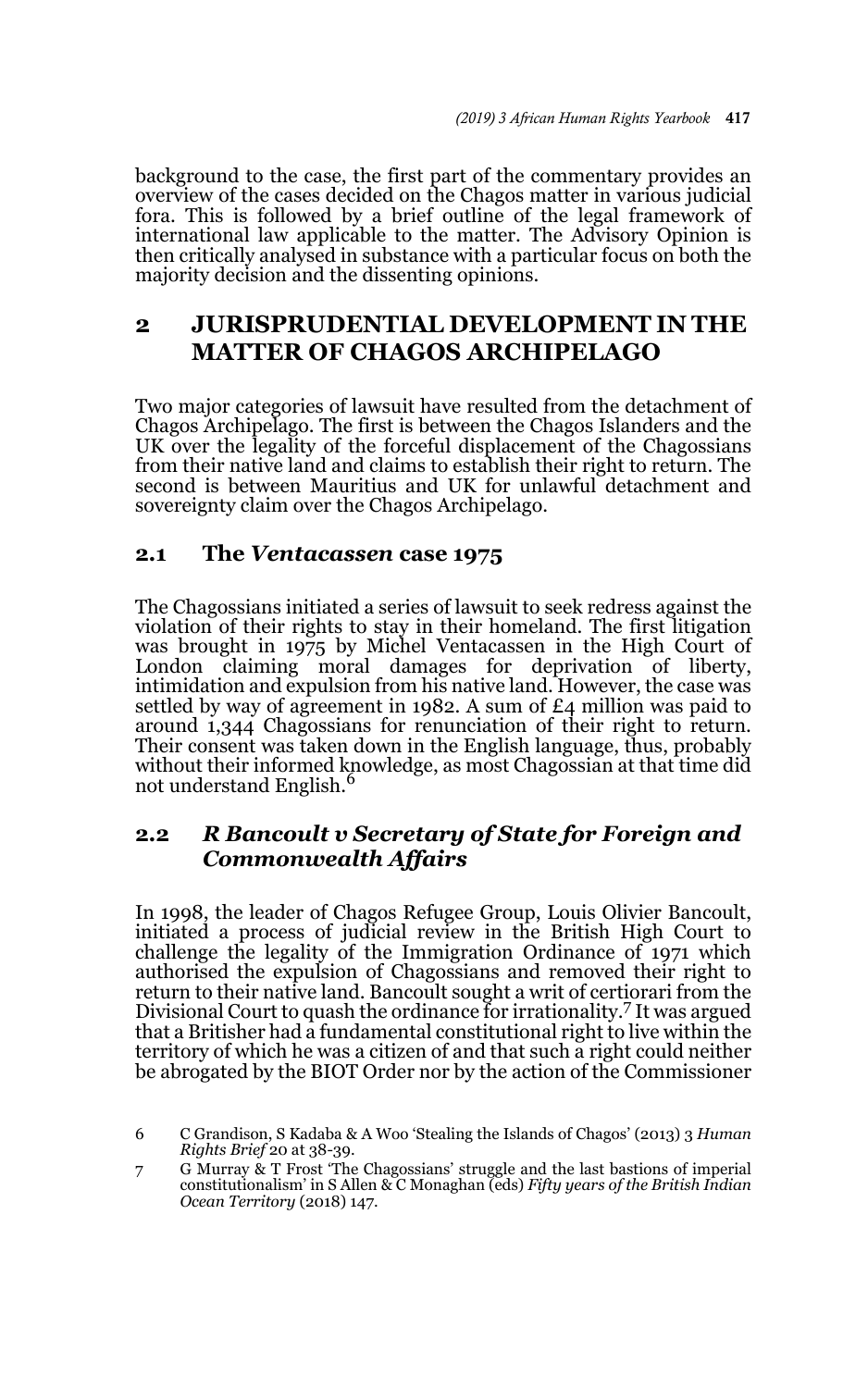and the Queen had no power to curtail the liberty an individual.<sup>8</sup> It was also argued that the legislation was repugnant to articles of the Magna Carta, and in violation of articles  $3, 5$  and  $8$  of the European Convention for the Protection of Human Rights and Fundamental Freedoms (European Convention).

Lord Justice Laws and Gibbs observed that there had been an 'abject legal failure' in the removal of the islanders.<sup>9</sup> Accordingly, the Ordinance was held *ultra vires,* as the power to legislate for peace, order and good governance did not include a power to expel an indigenous population. The Court quashed part of the 1971 Ordinance, granting the Chagossians the right to return to other islands of the Archipelago with exception to Diego Garcia because of the military facilities of the US there. However, in practice, many barriers remained. In response, the then Foreign Secretary, Mr Cook, stated in November 2000 that he would accept the ruling and that the government would not appeal against this decision and will carry a feasibility for potential resettlement of the Islanders.<sup>10</sup> Hence the 1971 Ordinance was repealed, making way of the enactment of the Immigration Ordinance 2000.

#### **2.3** *Bancoult v McNamara*

Meanwhile, in 2001, Olivier Bancoult filed another civil suit, this time in the US, for damages on the ground of forced relocation, racial discrimination, inhuman treatment, genocide, and destruction of real and personal property. He prayed for declaratory and injunctive relief. However, the case was dismissed by the District Court in 2004 for lack of jurisdiction over political decisions.11 An appeal was made against this decision and it was upheld by the Court of Appeals of the District of Columbia in 2006 on the basis of being a non-justiciable political question.

### **2.4** *Chagos Islanders v The Attorney General*

Without success in Columbia, a group of Chagossians filed a suit in tort in the British High Court of Justice in April 2002. For the first time the Court was called to adjudicate for damages. In essence, the claimants

<sup>8</sup> See *Entick v Carrington* [1765] EWHC KB J98

<sup>9</sup> *R Bancoult v Secretary of State for Foreign and Commonwealth Affairs* (No 1) [2000] EWHC Admin 413. E MacAskill 'Evicted islanders to go home' *The Guardian* 4 November 2000 https://www.theguardian.com/world/2000/nov/ 04/ewenmacaskill (accessed 15 August 2019).

<sup>10</sup> J Borger 'Exiled islanders win 40-year battle to return home as judges accuse UK of abuse of power' *The Guardian* 24 May 2007 https://www.theguardian.com/ world/2007/may/24/politics.topstories3 (accessed 15 August 2019).

<sup>11</sup> *Bancoult v McNamara* 445 F. 3d 427 (DE Cir. 2006). Federal Courts 'Political question doctrine – D.C Circuit holds claims of harms to native inhabitants of the British Indian Ocean Territory caused by the construction of a US military base non-justiciable' (2007) 120 *Harvard Law Review* 860.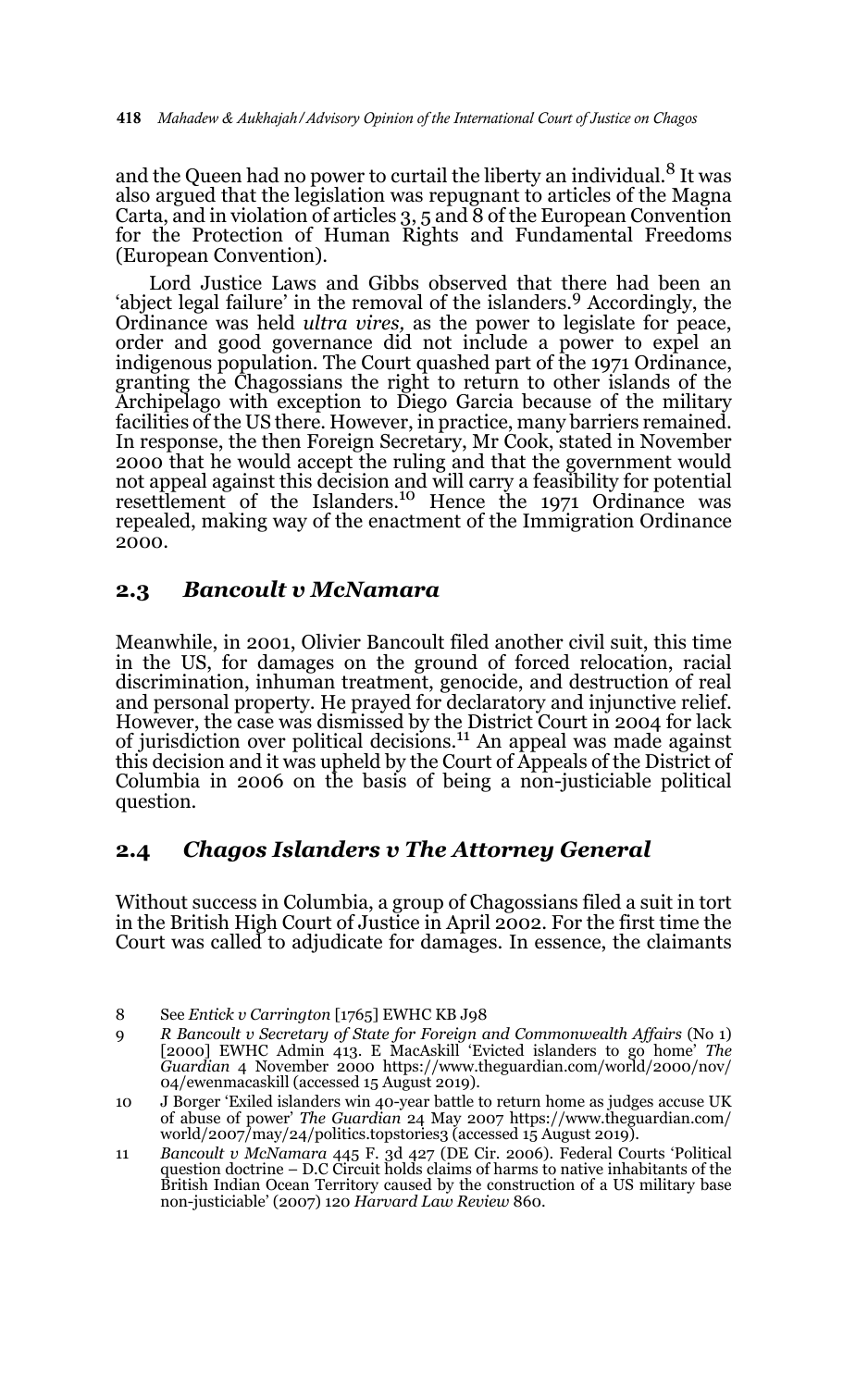sought compensation and restoration of their property rights and unlawful deportation. Six wrongs were argued: misfeasance in public office, negligence, deceit, unlawful exile, breach of property rights and infringement of rights under the Mauritian Constitution. On the claims of misfeasance and deceit, no officers had been identified as having acted harmfully. The prejudice of wrongful exile was really an allegation of maladministration. The court also ruled that there was neither an arguable tort of unlawful exile, nor a duty of care to take reasonable steps for the well-being of the claimants. The claim was struck out for an abuse of process as it was time-barred.<sup>12</sup>

# **2.5** *Chagos Islanders v Attorney General and Another*

After a discouraging judgement in 2003, the claimants sought leave to appeal against the ruling that they had no cause of action and they were not entitled for damages due to the payment made in 1982 after the *Ventacassen* case 1975 for their expulsion from their islands. The Court held that Justice Ousley rightly decided that those who signed the renunciation forms compromised their claims for compensation. The Court of Appeal refused the claimant's application for leave to appeal by<br>judgment dated 22 July 2004.<sup>13</sup>

# **2.6** *Louis Olivier Bancoult (Claimant) v The Secretary of State for Foreign and Commonwealth Affairs (Defendant)*

On 10 June 2004, Her Majesty in Council enacted the British Indian Ocean Territory (Constitution) Order 2004. Section 9 of the Order provides that 'no person has the right of abode in the territory' and 'no person is entitled to enter or be present in the territory except as authorised by or under this Order or any other law for the time being in force in the territory'. On the same date, the Immigration Order 2004 was promulgated, prohibiting entry without a permit in Chagos. This Order 2004 replaced the Ordinance of 2000. Olivier Bancoult again challenged the validity of the BIOT Order 2004 and lodged a new case.

<sup>12</sup> *Chagos Islanders v Attorney General and Her Majesty's British Indian Ocean Territory Commissioner*, First Instance, Claim for Compensation, Case No HQ02X01287, [2003] EWHC 2222, ILDC 257 (UK 2003), 9th October 2003, United Kingdom; England and Wales; High Court [EWHC]; Queen's Bench Division [QBD].

<sup>13</sup> *Chagos Islanders v Attorney General and Another* [2004] EWCA Civ 997; see also I Afsah 'Diego Garcia (British Indian Ocean Territory)' in P Minnerop, R Wolfrum & F Lachenmann (eds) *International development law: the Max Planck encyclopedia of public international law* (2019) 366.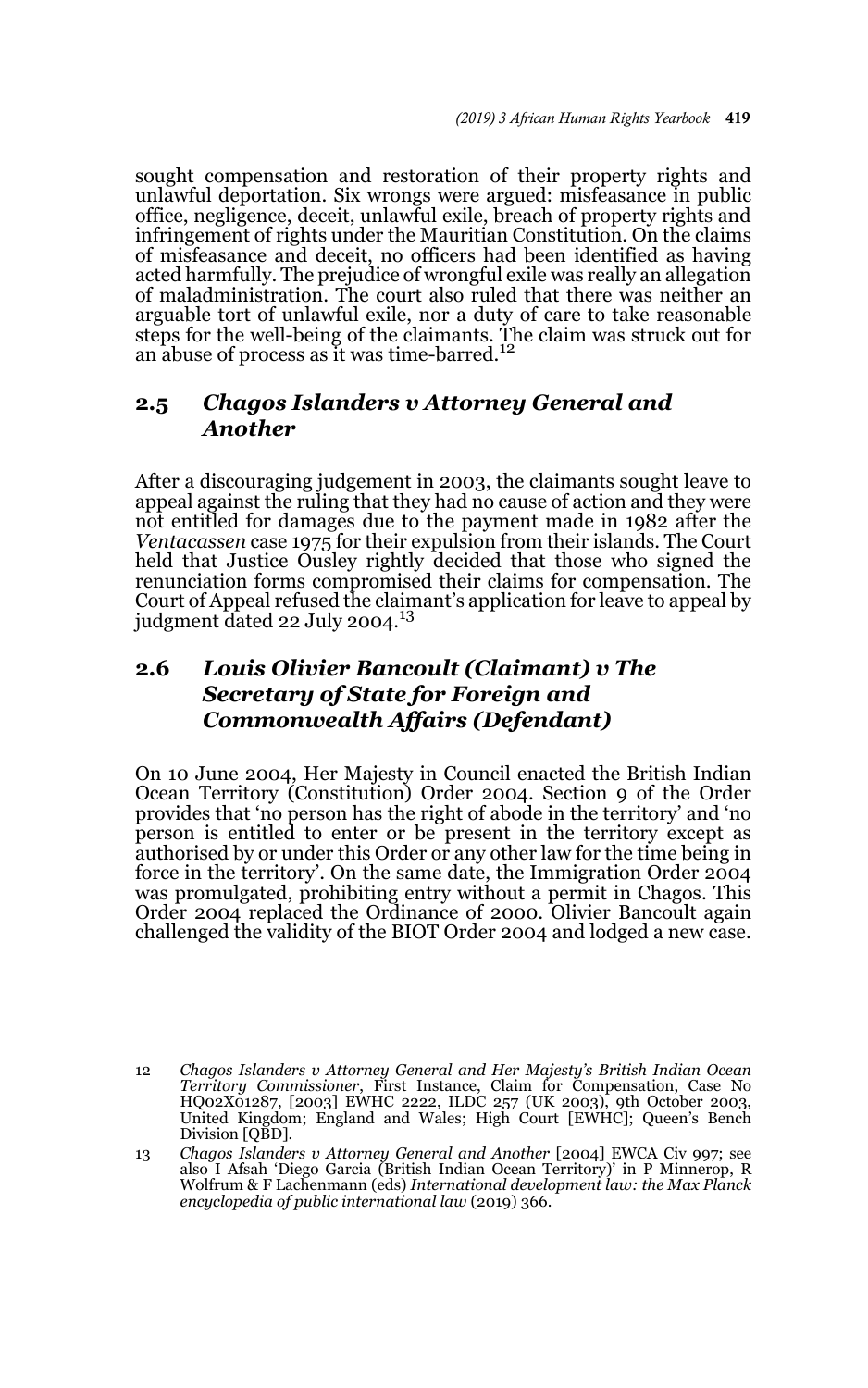The Court in 2006 quashed section 9 of the BIOT order for irrationality and for being *ultra vires*. 14

# **2.7** *R v Secretary of State for Foreign and Commonwealth Affairs, ex parte Bancoult* **(No 2)**

The Chagossian's cause took a serious blow in the appeal against the 2006 case. The judgment delivered on 22 October 2008 upheld the new Order in Council by a majority to 3-2, stating that it was valid. Although a judicial review could be envisaged against Orders in Council, national security and foreign relations barred them from doing so.<sup>15</sup>

# **2.8** *Chagos Islanders v the United Kingdom*

A case related to this matter was also submitted to the European Court of Human Rights. In 2012, the Court declared the *Chagos Islanders* case to be inadmissible. By a majority, the Court ruled that as the Chagossians had accepted compensation from the UK, they had legally renounced their 'right to return' and as such their case was inadmissible. The ruling ruined the Chagossians' hopes of returning and to block any further legal avenues through the European Court by concluding that individual Chagossians had no right of individual petition to the court in future.<sup>16</sup>

# **2.9** *The Queen (on the application of Hoareau and Bancoult) v Secretary of State for Foreign and Commonwealth Affairs*

The Court concluded by emphasising that these are claims for judicial review, not an appeal against governmental decisions on their merits. The wisdom of governmental policy is not a matter for the courts and,

<sup>14</sup> *Louis Olivier Bancoult (Claimant) v The Secretary of State for Foreign and Commonwealth Affairs (Defendant)* [2006] EWHC 1038; see also C Nauvel 'A return from exile in sight? The Chagossians and their struggle' (2007) 5 *Northwestern Journal of International Human Rights* 103.

<sup>15</sup> R v Secretary of State for Foreign and Commonwealth Affairs, ex parte Bancoult<br>(No 2) 2008 UKHL 61, 4 All E.R 1055; see also P Sand 'R (On the Application of<br>Bancoult) v Secretary of State for Foreign and Commonwealth A 103 *American Journal of International Law* 317.

<sup>16</sup> *Chagos Islanders v the United Kingdom* – European Court of Human Rights (application no 35622/04) ECHR 460 2012; see also A Raoof 'Still dispossessed – the battle of the Chagos Islanders to return to their homeland' *Minority Rights Group International Briefing* (2012) 5 https://minorityrights.org/wp-content/ uploads/2015/07/MRG\_Brief\_Chagosv2.pdf (accessed 13 August 2019).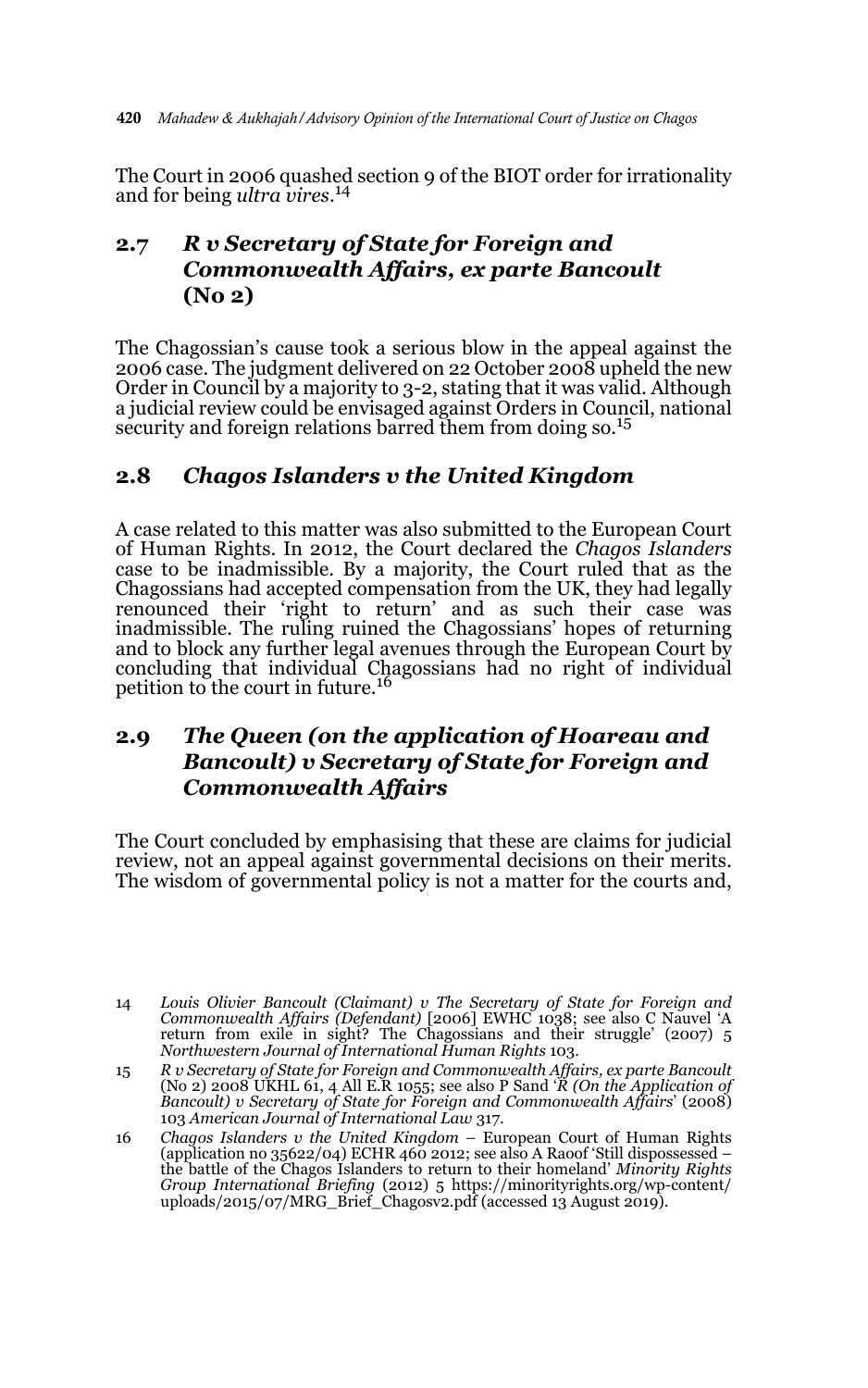in a democratic society, must be a matter for the elected government alone.17

# **2.10** *Republic of Mauritius v United Kingdom of Great Britain and Northern Ireland* **2015**

In April 2010 the UK proclaimed the setting up of the Marine Protection Area (MPA) in the Chagos Archipelago. However, in December 2010, Mauritius brought claims against the UK pursuant to article 287 of the United Nations Convention on the Law of the Sea (UNCLOS) before the Arbitral Tribunal, challenging the creation of the MPA under article 2, 56 and 194. In March 2015, The Tribunal, appointed under Annex 7 of the UNCLOS, held that the creation of the MPA was illegal under UNCLOS and the fishing mineral and oil rights upon a subsequent its return of the territory to Mauritius was undermined. $18$ 

# **3 AN OVERVIEW OF THE APPLICABLE LEGAL FRAMEWORK IN THE CHAGOS MATTER**

This section attempts to establish the legal framework on decolonisation and equal rights and self-determination of people with regards to the decolonisation of Mauritius in public international law in juxtaposition with the Charter and resolutions of the United Nation  $\text{U}(\text{UN})$  1945 as well as the case law of the ICJ. The unlawful detachment of the Chagos Archipelago revolves mainly around two concepts, the principles of territorial integrity and self-determination.

# **3.1 The principle of** *uti possidetis* **and territorial integrity**

The principle of *uti possidetis* originates from Roman Law,<sup>19</sup> and with time it acquired the status of international customary law evolving from a private to an international rule applicable to the principle of territorial sovereignty, statehood, creation of states and territorial boundaries.<sup>20</sup>

- 17 *The Queen (on the application of Hoareau and Bancoult) v Secretary of State for Foreign and Commonwealth Affairs* [2019] EWHC; see also Landmark Chambers '*R (Hoareau and Bancoult) v Secretary of State for Foreign & Commonwealth Affairs* [2019] EWHC 221 (Admin) – Resettlement of the Chagos Islands' 8 February 2019 https://www.landmarkchambers.co.uk/r-hoareau-andbancoult-v-secretary-of-state-for-foreign-commonwealth-affairs-2019-ewhc-221 admin-resettlement-of-the-chagos-islands/ (accessed 13 August 2019).
- 18 See Minority Rights 'MRG applauds UN ruling on Chagos Marine Protected Area' 31 July 2015 https://minorityrights.org/2015/07/31/mrg-applauds-un-ruling-on-chagos-marine-protected-area/ (accessed 13 August 2019).
- 19 F Heydte 'Discovery, symbolic annexation and virtual effectiveness in international law' (1935) 29 *American Journal of International Law* 452.
- 20 See J Dugard *International law: a South African perspective* (2006) 100.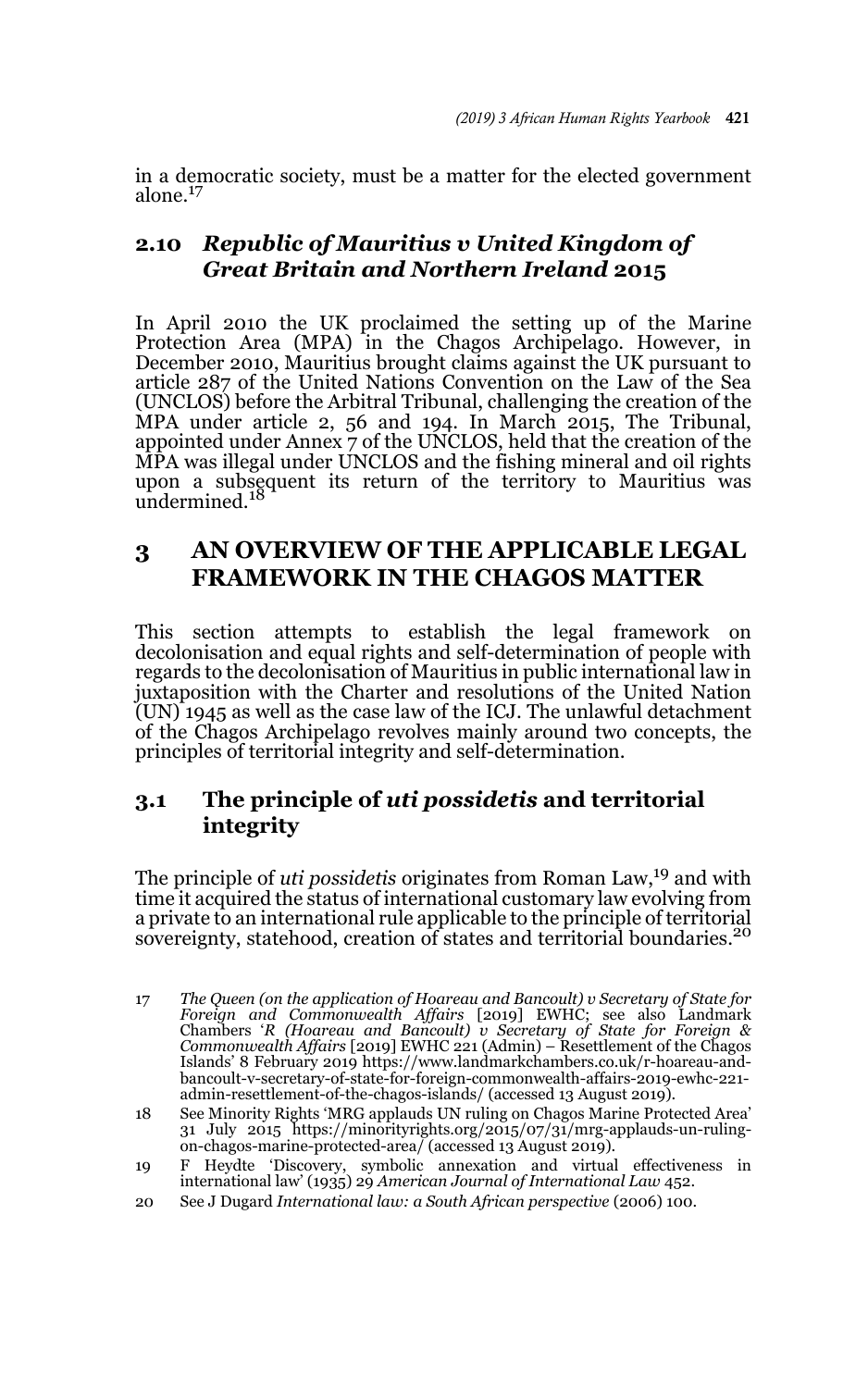As a general notion, *uti possidetis* may be explained as the inviolability of previous administrative borders within and outside the colonial context. However, in the matter of Chagos, the principle of *uti possidetis juris* may be applied, which consist of the principle of selfdetermination and non-intervention in domestic affairs of a country.<sup>21</sup> Lone suggests that the principle of *uti possidetis* played an important role in the decolonisation process in Africa and she also argues that the purpose of this doctrine was to secure the territorial stability of newly created states, delimiting their maritime zones and boundaries.<sup>22</sup> The ICJ expressed a similar understanding in the case of the *Frontier Dispute (Burkina Faso v Mali)* of 1986.<sup>23</sup>

During the decolonisation process, while granting independence to Mauritius, the administering power should have preserved the sanctity of the territory as obtained in full rights and sovereignty, under the Treaty of Paris 1814. New state shall be declared from the totality of previous territory, therefore the dismemberment of the Mauritian territory in 1965 violates the principle of territorial integrity of Mauritius as a whole unit which extends to the Chagos Archipelago. Since then, Mauritius has continuously asked that the sanctity of its territorial integrity be restored. However, following the reports of the fourth Committee 2066 on the Questions of Mauritius, the General Assembly adopted resolution 2066 (XX), recalling GA Res. 1514 (XV) invited the administering power 'to take no action which would dismember the Territory of Mauritius and violate its territorial integrity'. This right was further strengthened to preserve its territorial integrity through the adoption of GA Res. 2232 (XXI) and 2357 (XXII).

### **3.2 A right to self-determination with regards to Chagos**

The right to self-determination is the inalienable right of a colony to freely pursue political, economic, social and cultural development.24 At the very outset, in relation to our case, we emphasise on the external aspect of self-determination which concerns the right of peoples to freely determine their political will as an independent state<sup>25</sup> rather than its internal aspect which consists the rights of people to aspire economic, social and cultural development within the domestic political and legal structure.26 Prior to the excision of the Chagos Archipelago the General Assembly adopted Resolution 1514 (XV) with the purpose to dismantling colonialism in whatsoever manner.

- 21 C Parodi *Politics of South American boundaries* (2002).
- 22 F Lone *Uti possidetis juris* (2012).
- 23 See M Leigh 'Case concerning the Frontier Dispute (*Burkina Faso v Mali)*' (1987) 81 *American Journal of International Law* 411.
- 24 R Hingorani *Modern international law* (1979) 243.
- 25 H Hannum 'Rethinking self-determination, self-determination in international law' (1993) 34 *Virginia Journal of International Law* 973.

26 R McCorquodale 'Self-determination in international law' (1993) 34 *Virginia Journal of International Law* 1.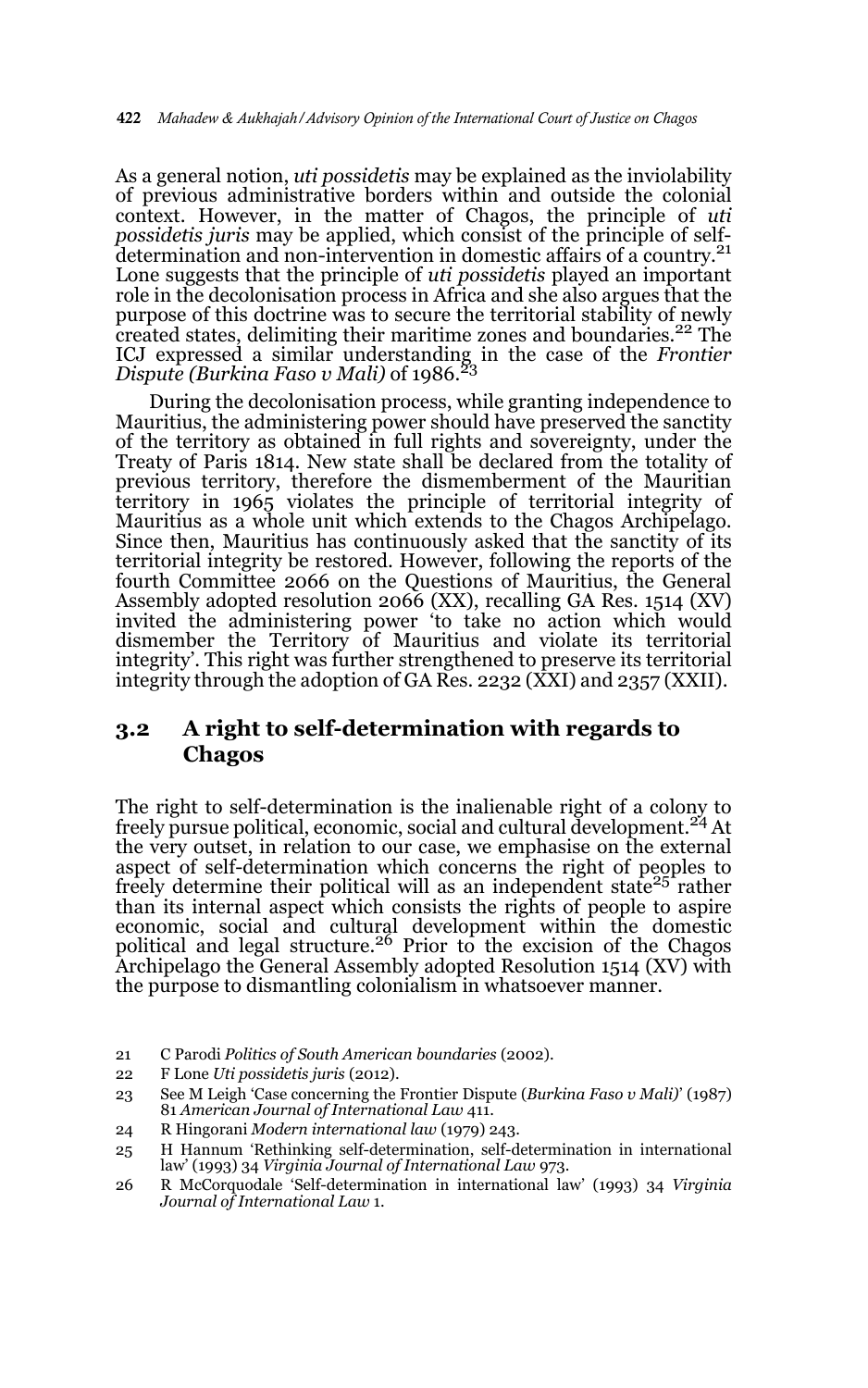The principle of equal rights and self-determination of people has acquired a dynamic jurisprudential legacy in the wake of decolonisation even though it was viewed only as political aspiration as described by Higgins.<sup>27</sup> The doctrine progressed significantly since its inception in the UN Charter under article 1(2), which is to 'develop friendly relations among nations based on respect for the principle of equal rights and self-determination of peoples'. The UN also provides the right to selfdetermination as a core objective under article 55 and 56 of the UN Charter as confirmed by the ICJ in the Western Sahara Advisory Opinion 1975 with a direct impact on the NSGT.

The principle is also codified in article 1 of both the International Covenant on Civil and Political Rights GA Res. 2200 A (XXI) and International Covenant on Economic, Social and Cultural rights GA Res. 2200 (XXI) meanwhile the right became crystallised as a fundamental human right within the corpus of the ICJ since the advisory opinion on the legal consequences for states of the continued presence of South Africa in Namibia 1971. However, in the case of the *Republic of Mauritius v United Kingdom of Great Britain and Northern Ireland* 2015, the Arbitral Tribunal in an *obiter dictum* held that perhaps this right developed earlier between 1945-1965. Nevertheless, when the Mauritian territory was disrupted there was already an established rule which governed the process of decolonisation as provided by article 73 of the UN Charter and GA Res. 1514 (XV) which was based on free will of the people.

#### **3.2.1 GA Res. 1514 (XV) Declaration on the Granting of Independence to Colonial Countries and Peoples**

Adopted on 16 of December 1960, GA Res. 1514 (XV) is believed to have laid the foundation for decolonisation process, Advisory Opinion Western Sahara 1975. The GA Res. 1514  $(X\bar{V})$  is of normative character, as it provides for 'all peoples having the right to self-determination'. The objective was to bring an end to colonialism in 'all its forms and manifestation' without further delay whereby the 'alien subjugation, domination and exploitation constitutes a denial of fundamental human rights and is contrary to the Charter of the United Nations'. In addition, the resolution further provides for immediate action concerning NSGT and to all such territories which have not acquired independence, giving all powers to those territories without any conditions, complying with their 'freely expressed will and desire'.

In order to safeguard the integrity of NSGT, paragraph 6 of GA Res. 1514 (XV) condemns all 'attempt aimed at the partial or total disruption of the national unity or territorial integrity of a country' by stating its incompatibility with the purpose of the UN charter. Within the meaning of operative paragraph 6, an attempt leading to independence 1965 violates the purpose of  $\hat{G}A$  Res. 1514 (XV). Even if the Council of

<sup>27</sup> R Higgins 'The International Court of Justice and human rights, in international law: theory and practice' in K Wellens (ed) *Essays in honour of Eric Suy* (1998) 694.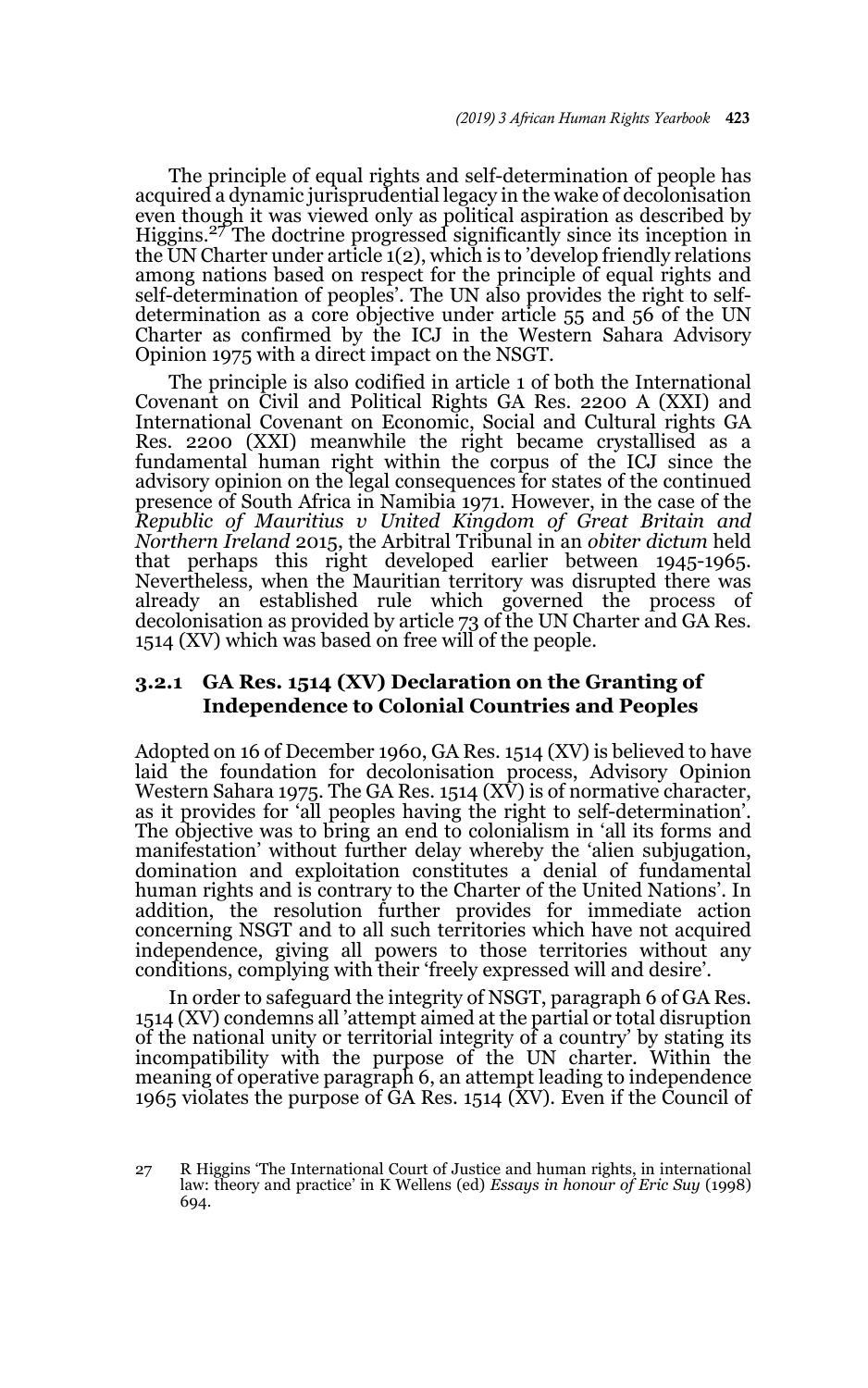Ministers gave their consent for the detachment, it can be noted that consent was not given as a sovereign state but rather Mauritius was still under the colonial authority of the UK which amounts to consent obtained by duress as argued by Lynch (1984).

### **3.2.2 Peremptory nature of self-determination in international law**

The Declaration on Principles of International Law concerning Friendly Relations and Co-operation among states, GA Res. 2625 (XXV) of 1970, reiterates the characteristics of self-determination thereby acquiring a *jus cogens* status of *erga omnes* character, that is a prima facie obligation towards all without derogation, South West Africa 1950. In the case of *East Timor (Portugal v Australia)* 1991 the ICJ recognised the right to self-determination having an *erga omnes* character essential to contemporary international law as claimed by Portugal.28 More so, the character of *erga omnes* is further ascertained in the *Advisory Opinion on the Legal Consequences of the Construction of a Wall in the Occupied Palestinian Territory 2004*.

### **3.3 The decolonisation of Mauritius within the UN framework as a non-self-governing territory**

In the endless effort to eradicating colonialism, the General Assembly Resolution on Third International Decade for the Eradication of Colonialism, GA Res. 65/119 invites members of the UN to intensify their collaboration with the Special Committee for a sustained implementation of GA Res.  $1514$  (XV) dismantling the remnants of colonialism completely. Being a remnant of decolonisation, Mauritania is still sparring upon the legality of its decolonisation procedure since 12 March 1968.

Garner defines decolonisation as a process by which a colony under a colonial power is granted independence from colonial masters divesting itself of sovereignty.29 In this view, the law governing decolonisation predates the UN and finds its source in the League of Nations Mandate where colonies deprived from their sovereignty due to a result of war were placed under the Sacred Trust of Civilisation as provided by article 22 of the Covenant of the League of Nations 1919 (CLN). The Mandate was based on the premise that colonies should be independent. After the Second World War, the Sacred Trust of Civilisation evolved into the International Trusteeship established by the UN Charter affirming the continuity of the principle of selfdetermination and interest of inhabitants within the spirit of article 22 of the CLN. Later on, the ICJ confirmed it in the *South West Africa Advisory Opinion 1950* concerning the determination of the legal status of the Territory by stating that the Sacred Trust of Civilisation

<sup>28</sup> *East Timor (Portugal v Australia)* Judgment of 30 June 1995.

<sup>29</sup> B Garner *Black's Law Dictionary 2014*.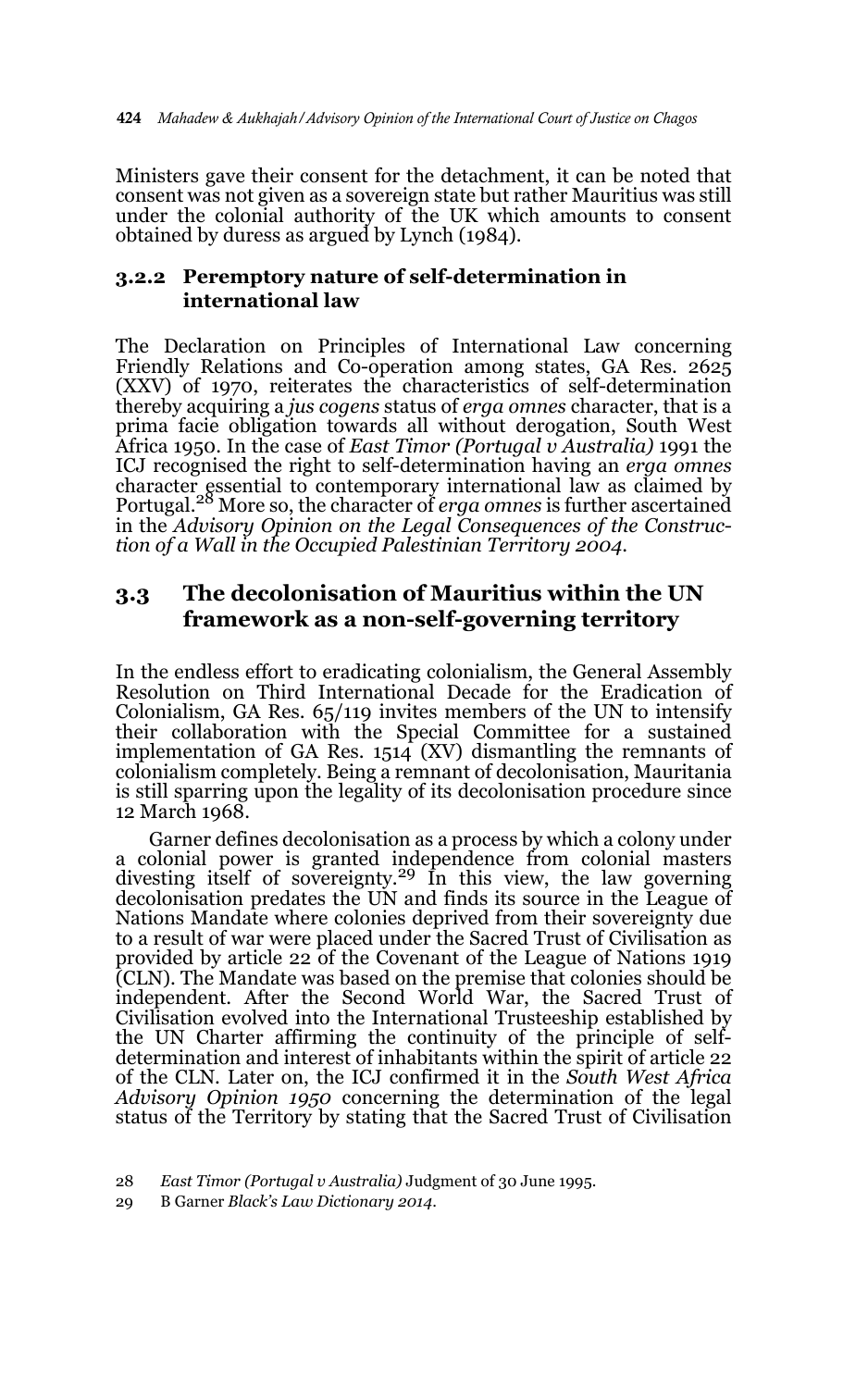was still under obligation to submit report about its administration to the UN qualifying article 22 of the CLN as evolutionary in terms of customary law rather than static. Mauritius was originally listed as a NSGT in 1946 under GA Res. 66 (I).

The process of decolonisation has fundamentally been dependent upon the proper application of the principle of self-determination. In this endeavour, the General Assembly has been anchoring various decolonisation processes in the exercise of its powers and functions relating to NSGT. Although dismantling colonial legacies was not the primary objective of the UN, the Charter provides the legal framework to be followed in the matter of decolonisation relating to Trust and NSGT in Chapter XI, XII and XIII. Article 73 of the UN Charter on NSGT provides the guidelines, binding upon members administering such territories whose peoples had not yet reached a full capacity of self-government. The UK as an administering power had an obligation under article 73(b) to help Mauritius to develop a self-government considering their political aspiration and to transmit to the Secretary General all information pertaining to the social, economic and educational conditions of Mauritius under GA Res. 66 (I) in compliance with article 73(e) but the UK did not fulfil their obligations in good faith.

#### **3.4 Human rights implications**

Article 73(e) of the UN Charter requires that the UK had to transmit information about a permanent population on the Chagos and ensure their economic and cultural development including the right to remain in their homeland. In exercise of the power under Immigration Ordinance No.1 of 1971, the Chagossians were evicted from their land termed as transient labourers, thereby infringing article 9 of the Universal Declaration 1948 which provides that no one shall be subject to arbitrary exile. However, the Human Rights Committee in a Concluding Observation under paragraph 22 of its periodic report 2008 recommended that the Islanders must be able to exercise their right to return. After their eviction, the Chagossians suffered gross human rights violations and were subject to various forms of inhuman treatment without food and clothing and even without a decent house.<sup>30</sup> Therefore, this would violate the right to liberty and security of person under article 3 and protection against inhuman treatment under article 5 of the Universal Declaration. However, the Chagossians were also subject to arbitrary deprivation of their personal property, occasioning a violation of thereby violating article  $17(2)$  of the Universal Declaration and eventually their quality of life under article 11(1) of the European Convention.

In the light of the discussion above, the NSGT had an inalienable right to self-determination and to genuinely and freely determine their

<sup>30</sup> R Mahadew & D Raumnauth 'Assessing the responsibilities of the United Kingdom and Mauritius towards the Chagossians under international law' (2016) 29 *Afrika Focus* 39-57.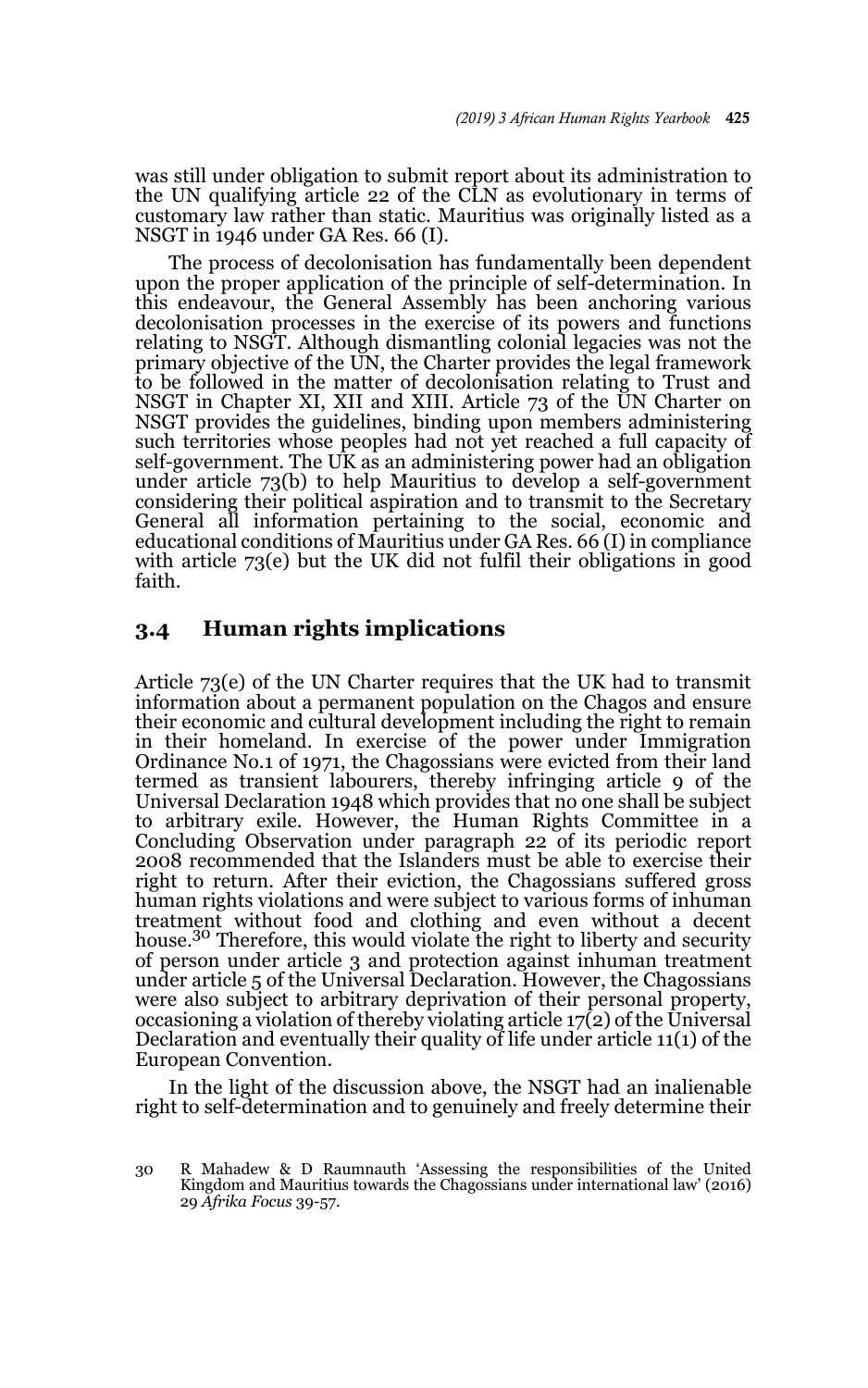future. Independence should have been granted without any condition or reservation imposed on Mauritius against its desire. The Jurisprudence of the ICJ confirms the customary character of the right to territorial integrity of a NSGT as a consequence of the right to selfdetermination. The continued administration of the UK over Chagos Archipelago also breaches the principle of state sovereignty as Mauritius is not in exclusive control of its territory. Detachment without a freely expressed will of the people violates the essence of Resolution 1514 (XV) and 2066 (XX). Therefore, we can say that the decolonisation process of Mauritius is inconsistent with principle of international law.

# **4 CRITICAL EVALUATION OF THE ADVISORY OPINION OF THE ICJ IN THE SEPARATION OF CHAGOS ARCHIPELAGO FROM MAURITIUS IN 1965**

In order to make a comprehensive and coherent evaluation of the Advisory Opinion of 25 February 2019, an analysis of both its legal and political context is undertaken. It is of paramount importance to link the dynamics of the ICJ in its advisory capacity within the scope of public international law and the jurisprudential evolution of the ICJ.

### **4.1 The context**

The Advisory Opinion of the ICJ rendered on 25 February 2019, upon the request of the GA Res.  $71/292$  of 22 June 2017 adopted by 94 countries against 15 with 65 abstention, supported by the African Union and 6 South American States, was a culmination of almost 51 years of struggle by the Government of Mauritius and the Chagossian community. The adoption by 94 member states was a blow to the UK and a decisive moment for both Mauritius and the Chagossian community sending a clear message that the UN expects the UK to bring an end to this relic of the Cold War. The arguments of both sides are set out in the UK statement by Matthew Rycroft and explanatory memorandum by Mauritius of July 2016 by Sir Anerood Jugnauth and in its *aide memoire* of May 2017.

### **4.2 The overarching questions behind GA Resolution 71/292**

The General Assembly of the UN requested its main judicial organ, the ICJ, established under article 92 of the UN Charter for an advisory opinion in compliance of article 96 of the Charter. The speech request reads as follows: 'The General Assembly or the Security Council may request the International Court of Justice to give an advisory opinion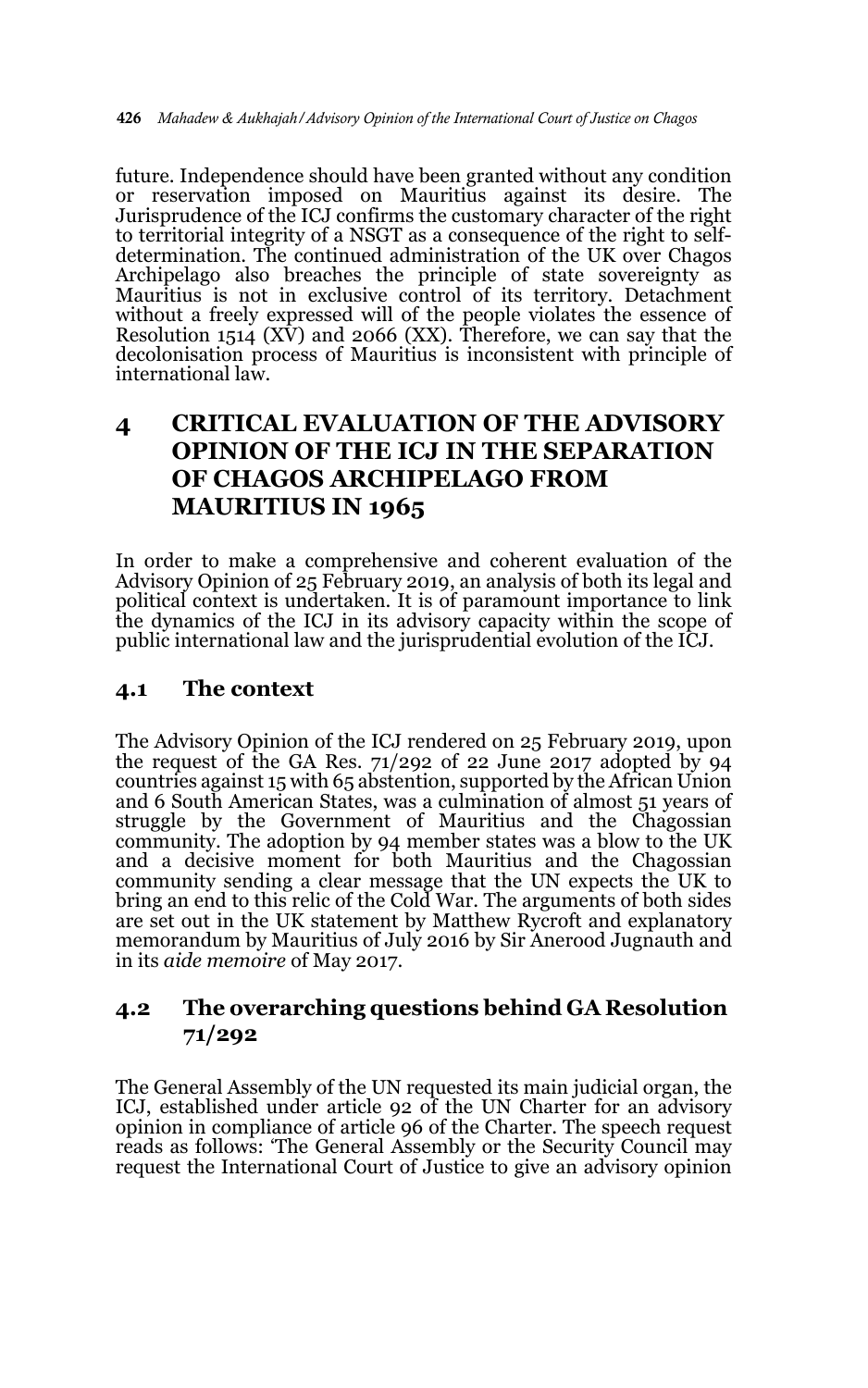on any legal question', within the meaning of article 65 of the Statute of the ICJ, to give an advisory opinion on the following questions:

- (a) Was the process of decolonization of Mauritius lawfully completed when Mauritius was granted independence in 1968, following the separation of the Chagos Archipelago from Mauritius and having regard to international law, including obligations reflected in General Assembly resolutions 1514 (XV) of 14 December 1960, 2066 (XX) of 16 December 1965, 2232 (XXI) of 20 December 1966 and 2357 (XXII) of 19 December 1967?
- (b) What are the consequences under international law, including obligations reflected in the above-mentioned resolutions, arising from the continued administration by the United Kingdom of Great Britain and Northern Ireland of the Chagos Archipelago, including with respect to the inability of Mauritius to implement a programme for the resettlement on the Chagos Archipelago of its nationals, in particular those of Chagossian origin?

The questions submitted to the Court have been drafted in a very clear and precise way, broadening its scope within international law thereby allowing the ICJ to exercise its jurisdiction and competence in a 'broader frame of reference', as to the interpretation of various issues arising under question (a) in relation to decolonisation. It is noted that question (a) does not in any way refer to the claim of sovereignty over BIOT but rather in disguised asks the ICJ whether the decolonisation of Mauritius has been conducted lawfully, recalling the detachment of the Chagos Archipelago prior to the independence of Mauritius in 1968 in the presence of the Lancaster Agreement 1965.

By excluding the concept of state sovereignty, the General Assembly secured the ICJ's ability to give a decision by circumventing the limitation of competency of the Court's discretionary power under article 65 of the Statute, in a territorial dispute of bilateral nature as submitted by the Israel and Australia on 28 February 2018. Hence, under paragraph 86 of the Advisory Opinion, the ICJ recognised that the question relates to the law of decolonisation directing the Court towards the violation of the right to self-determination of people. The gist of question (b) allows the Court to reflect upon numerous issues arising from a 'continued administration' that do not necessarily relate to decolonisation or sovereignty but also to the fundamental human rights, the right to return of the Chagossians and resettlement programme.

A request for reformulation of the questions in the oral submissions of several countries (paragraph 133) was noted, but the ICJ refused to do so seeing no reason for a restrictive interpretation. Nevertheless, Judge Donoghue in her separate dissenting opinion under paragraph 22, stated that the court could have reformulated the question and regretted that the Court did not adopt such an approach.

# **4.3 Advisory jurisdiction of the ICJ in giving an opinion on the legal consequences of the separation of Chagos**

Among the 31 participating countries and the African Union, the UK, US, Israel, Australia and Chile raised a jurisdictional challenge on the competence of the Court. Article 65(1) of the Statue and article 96(a) of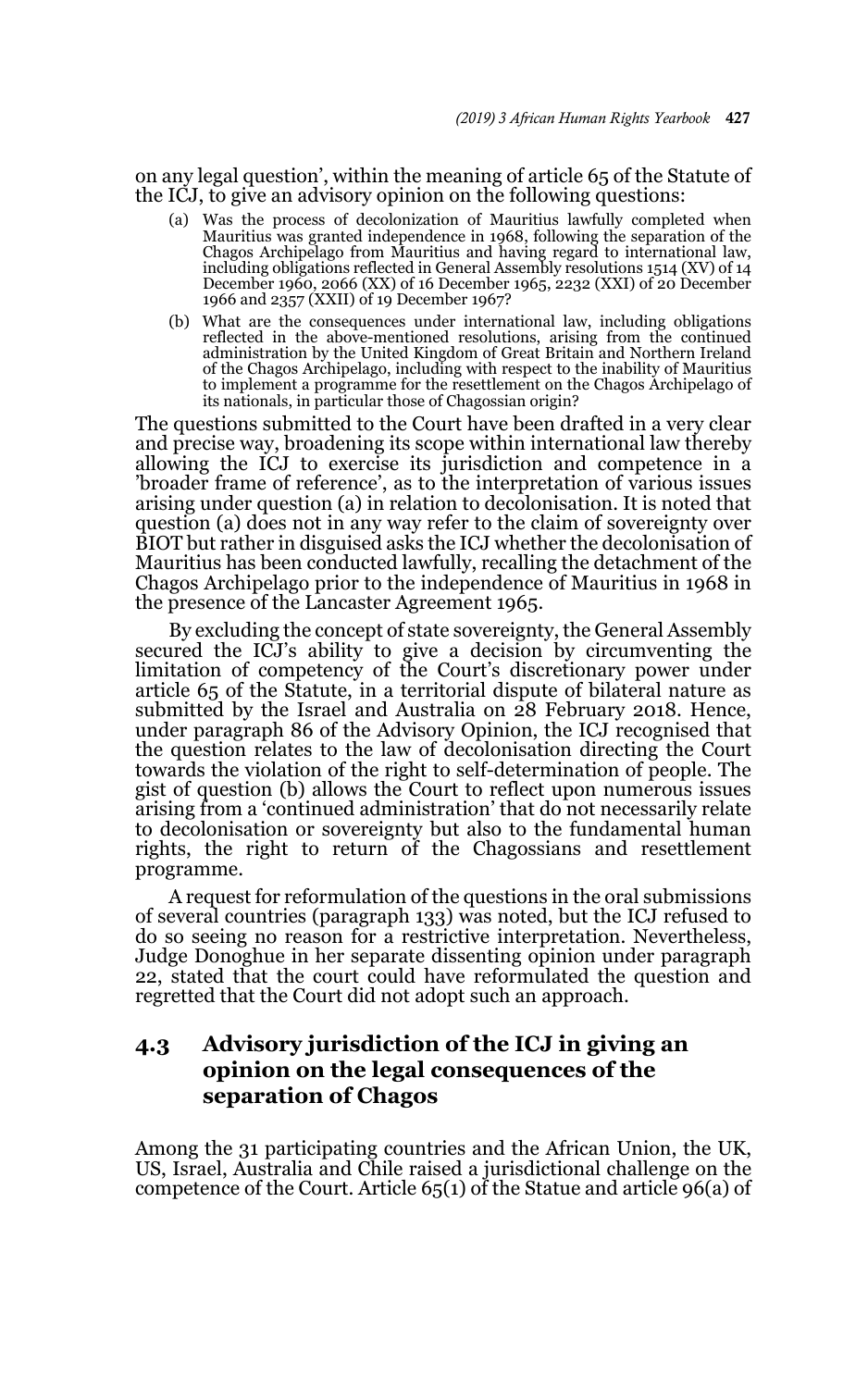the Charter provides the legal basis for requesting an advisory opinion on a legal question by an authorised body. The jurisprudence of the ICJ suggests that when the Court is requested for an advisory opinion, it will first scrutinise whether the request fall within its purview as in the Advisory Opinion on Legality of the Threat or Use of Nuclear Weapons 1996, both in terms of *ratione personae* and *ratione materiae*.

#### **4.3.1 The issue of** *ratione personae* **and** *materiae*

The ICJ had to ascertain the *locus standi* of the requesting organ putting forward a question of legal character and whether the question is one arising within the scope of the activities of the requesting organ. Besides, the court recognised the unequivocal role of the requesting organ in assisting several colonies in their decolonisation process through GA Res. 1514 (XV) and the consistency of the General Assembly in calling upon colonial power to respect the territorial integrity of the NSGT under paragraph 168 of the Advisory Opinion on Chagos. Therefore, the Opinion would assist the functioning of the requesting organ to complete the decolonisation of Mauritius in a lawful manner.

In the *Western Sahara Advisory Opinion 1975*, the ICJ observed that a question framed raising an issue of law shall be given a reply based on law.<sup>31</sup> In the present case, the Court applies the legality test of the article 96(b) upon the questions asked and rules that the question relates to international law, therefore it satisfies the criteria of legal character considering the Advisory Opinion on the legal consequences of the construction of a wall in the occupied Palestinian Territory 2004 and affirms the competency of the General Assembly under paragraph 56 of the Opinion on Chagos.

#### **4.3.2 Discretionary power, compelling reasons and the principle of state consent**

The ICJ may decline to give an opinion although having ascertained jurisdiction as stated in the *Advisory Opinion on the Legal Consequences of the Construction of a Wall in the Occupied Palestinian Territory 2004* and *Advisory Opinion Certain Expenses of the United Nations* (Article 17(2), of the Charter) 1962. In giving an opinion, the Court cannot disregard its main objective which is to assist<br>the General Assembly in its activity.<sup>32</sup> The discretionary power to give or refrain from rendering an opinion exist to protect the integrity of the Court in its in role to assist the requesting organ meantime preserving its autonomy.33 However, in the light of ICJ's jurisprudence, the court

<sup>31</sup> ICJ *Western Sahara Advisory Opinion 16 October 1975* https://www.icj-cij.org/ files/case-related/61/061-19751016-ADV-01-00-EN.pdf (accessed 25 May 2019).

<sup>32</sup> PCIJ *Status of Eastern Carelia 23 July 1923* para 20 http://www.worldcourts.c om/pcij/eng/decisions/1923.07.23\_eastern\_carelia.htm (accessed 20 May 2019).

<sup>33</sup> ICJ *Declaration of independence in respect of Kosovo Advisory Opinion 22 July 2010* para 29 https://www.icj-cij.org/files/case-related/141/141-20100722-ADV-01-00-EN.pdf (accessed 20 May 2019).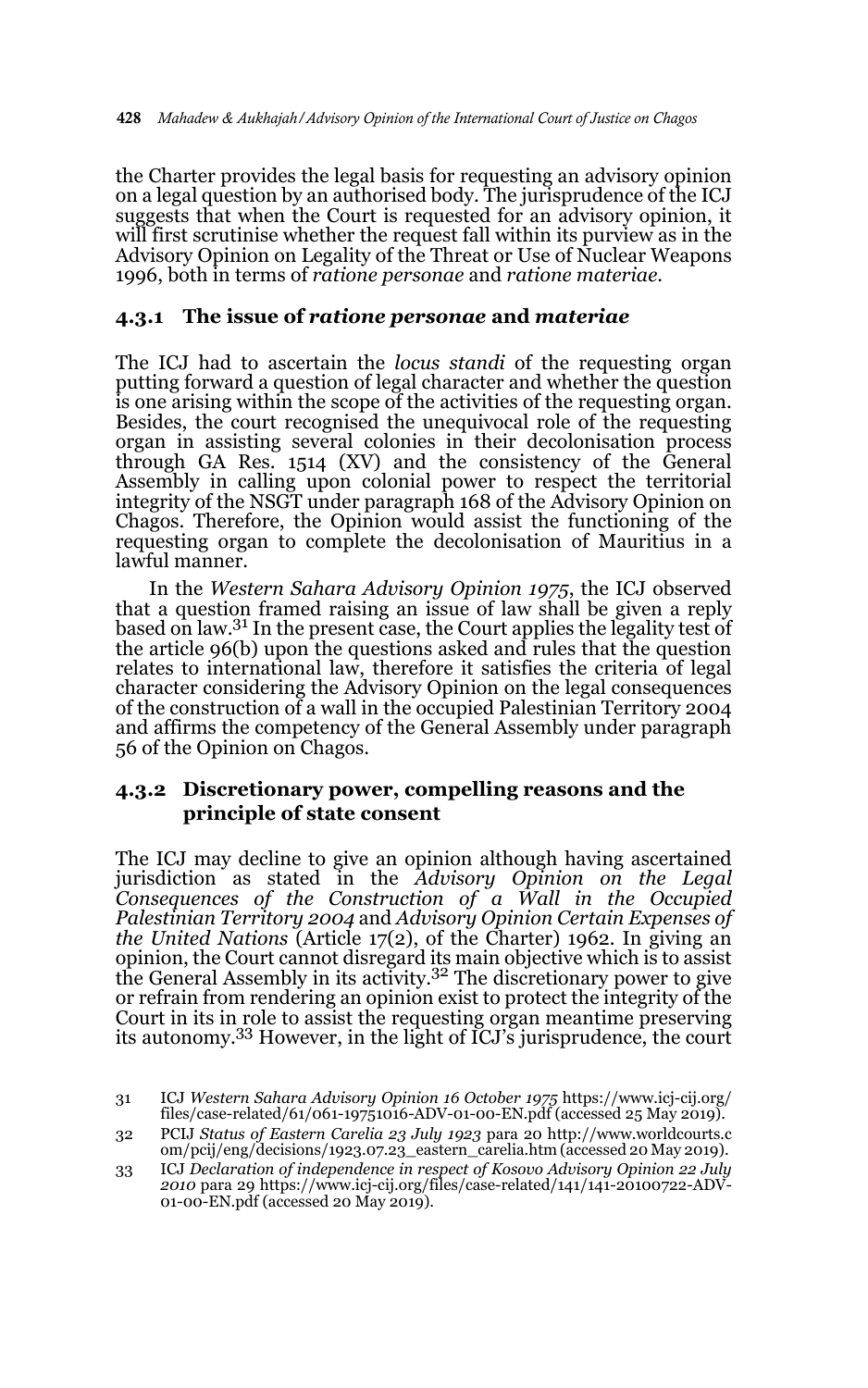may refuse a request under its discretionary power if there are 'compelling reasons'.

Korea, in its written submission on 28 February 2018, explains the essence of compelling reasons as an abstract nature of the question, a lack of purpose, lack of factual evidence and possibility to undermine or complicate the relevant political process. In addition, the Court also addressed the issue of *res judicata* of the Arbitral Award on Marine Protection Area 2015 raised by some countries. Moreover, Israel along with Australia in its written submission of 28 February 2018 argues as objection the principle of state consent to submit itself to the jurisdiction of the ICJ in a bilateral dispute for judicial settlement without consent.

Australia further argued that to give a reply would have the circumventing effect of the Principle of State Consent under international law considering *Western Sahara Advisory Reports 1975*. The vice President of the Court, Judge Xue, in her separate declaration highlights the issue of the principle of non-circumvention and acknowledges an intense debate on whether the court should have used is discretionary power to decline to give reply.

### **4.4 Submissions of states**

Mauritius has always shared a good healthy relationship with all members state of the UN. Unflinching support was noted from countries such as India, Belize, Germany, Liechtenstein, Serbia, Guatemala, Cyprus, Argentina and Nicaragua have opposed the UK's claim of sovereignty of Chagos. However, some states such as Korea and France were neutral in their positions. In addition to this, the United States, Australia, Israel, Chile and UK fiercely opposed the claim of Mauritius. Altogether 31 states of the UN along with the regional support of the African Union Commission, filed written statements to the ICJ. In reply to this, the African Union and ten UN member states responded with written comments on the written statements. Twentyone states and the African Union participated in the oral proceedings from 3 to 6 September 2018.

### **4.5 Critical reflection on the Advisory Opinion**

The Advisory Opinion, delivered on 25 February 2019, was a major development under international law to the extent that it revisited the principle of decolonisation in the way it is perceived today and confirmed the right to self-determination as a crystallised one, strengthening its basis for future cases. The President of the Court, Abdulgawi Ahmed Yusuf, held that the detachment of the Chagos Archipelago did not comply with the 'free and genuine expression of the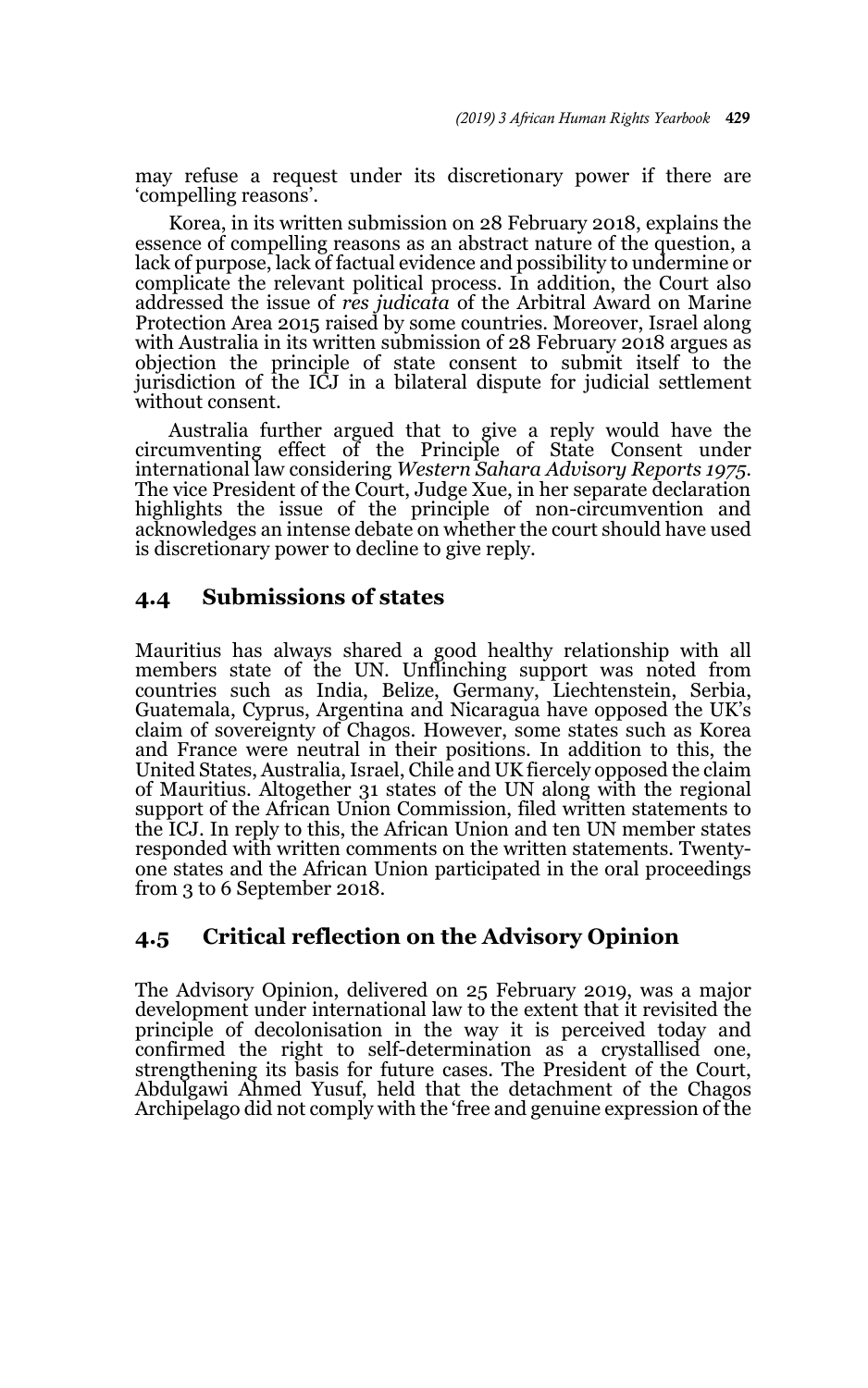people concerned',34 and that the British administration of the UK constitutes 'a wrongful act<sup>'35</sup> of a continuing character. On this basis, it expressed the view that the UK had an obligation to relinquish control of the Islands to Mauritius as rapidly as possible and also declared the detachment of Chagos from Mauritius to be unlawful.

The Opinion confirmed a prima facie breach of the right to selfdetermination of people, territorial integrity and violation of human rights. Two line of thoughts emerged from the Opinion. The first view is that the Court's Opinion confirming the detachment as unlawful implies that the UK cannot exercise sovereignty over Chagos postindependence. It followed therefore that sovereignty could not have been excised from Mauritius by the creation of a new colony. The UK was therefore called upon to transfer administration of BIOT to Mauritius, and not sovereignty. Second, the Court found that the unlawfulness was by reference to customary international law which of course by default would be part of English law. Therefore, automatically the existence of the BIOT, its Orders, Ordinances and Proclamations were deemed unlawful under international law.

The implications were to question the legal validity of BIOT and all its laws. However, it can be noted that the Court went further to stir a form of judicial activism despite the fact that Judge Cançado Trinidade considered that the Court disregarded relevant points that deserved more attention and that it failed to considered some issues at all.<sup>36</sup> Finally, although being non-prescriptive as far as it could, the Court noted that all member states must cooperate to complete the decolonisation of Mauritius since self-determination is an obligation of an *erga omnes* character.<sup>37</sup> Every state – including UK and the US – has the duty to assist the General Assembly to promote through joint and separate action the completion of the Decolonisation of Mauritius and protection of human rights of Chagossians in accordance with the provisions of the Charter.

#### **4.5.1 Discussing the separate opinions**

A review of the opinions of the Judges enhances the understanding of the reasoning of the Court's application of the available international law to establish a normative judgment considering a comprehensive and rational jurisprudential evolution. By a majority of 13 to 1, the Court found that the decolonisation of Mauritius had not been lawfully completed, with a single dissenting opinion coming from American

<sup>34</sup> ICJ Advisory Opinion *Legal Consequences of the Separation of the Chagos Archipelago from Mauritius in 1965* 25 February 2019 General List No 169 p 4 (*Chago*s case).

<sup>35</sup> *Chago*s case (n 34) para 177.

<sup>36</sup> See Separate Opinion of Judge Cancado Trindade para 1 https://jusmundi.com/ en/document/pdf/Opinion/ICJ-169-20190225-01-04/en/en-legal-consequences -of-the-separation-of-the-chagos-archipelago-from-mauritius-in-1965-requestfor-advisory-opinion-separate-opinion-of-judge-cancado-trindade-monday-25th-february-2019 (accessed 30 September 2019).

<sup>37</sup> *Chago*s case (n 34) para 180.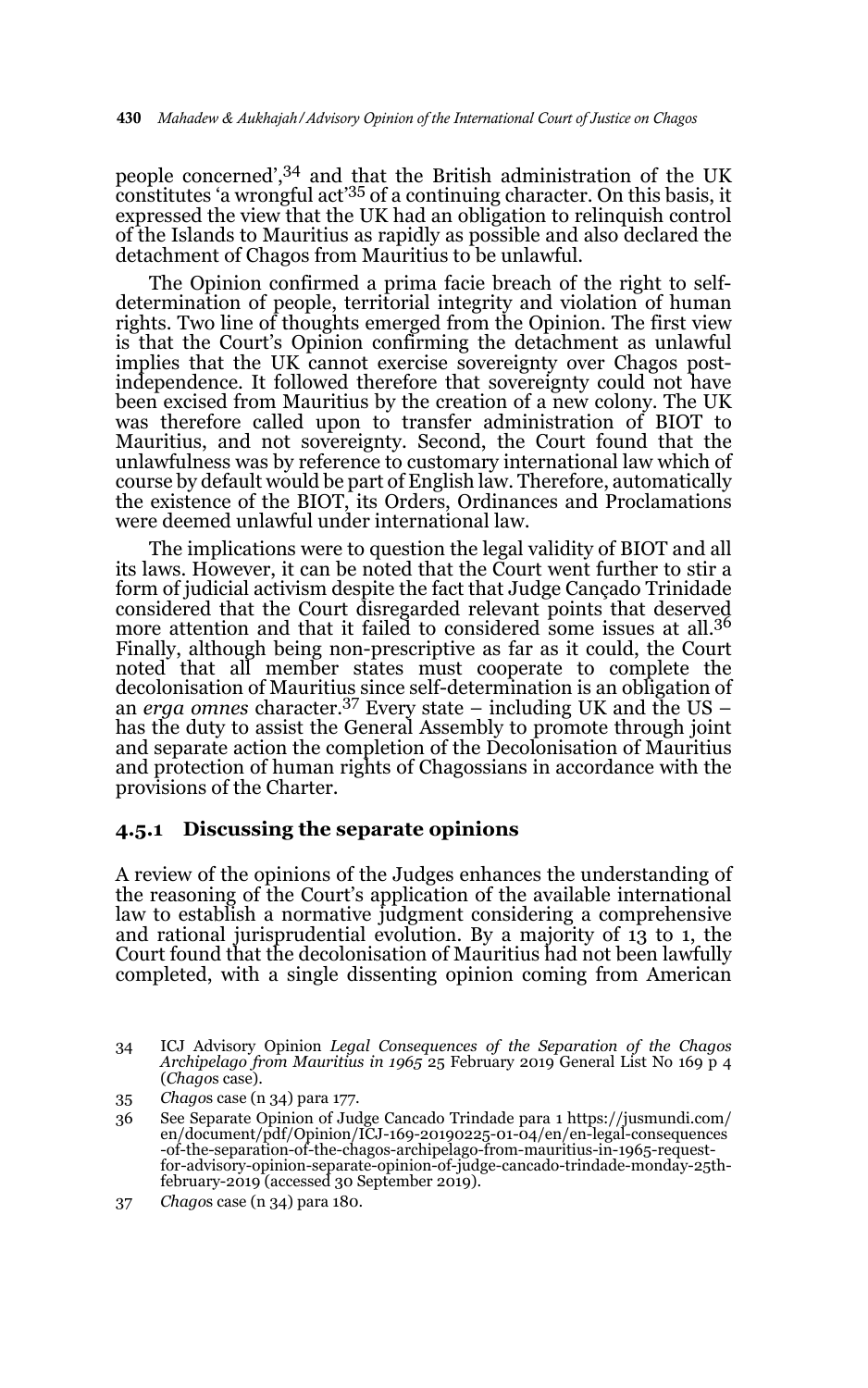Judge Donoghue. All the fourteen Judges appended separate opinions and declaration to the ICJ ruling. In other words, they confined their remarks to the materials and arguments presented before the Court applying the relevant law to the factual evidence.

The 14 Judges unanimously found that the Court has jurisdiction to hear and determine the case of Chagos. Nevertheless, only 12 out of 14 Judges decided to comply with the request to pronounce themselves on the two substantive questions posed. While being instructive within the complexity of judicial argument, Judge Tomka was against complying with the request. In response to question (a), Judge Tomka agreed that the decolonisation of Mauritius was not lawfully completed and that the British Administration should bring an end to their activities on Chagos, but he disagreed with the reasoning of the Court in reaching this decision.38 On the other hand, Judge Abraham contended that once the element constituting the offence of question (a) was found, the Court went beyond its scope in holding the UK to bring an end to its administration.<sup>39</sup>

Both Judges considered that in an attempt to answer the questions the Court went beyond the scope of necessity to assist the General Assembly in its function while adjudicating on a bilateral dispute in disguise. Protecting the essence of an advisory opinion, Judge Tomka stressed that an advisory opinion may take the form of a contentious dispute due to its origin of bilateral nature. Therefore, he advocated that the Court must exercise caution not to exceed its scope further than required.40 For Judge Tomka, it was not necessary for the Court to hold that decolonisation remained to be completed in answering question (b). Ruling as this matter dealt with the conduct of the UK and by doing so the Court embarked on the principle of state responsibility.<sup>41</sup>

#### **4.5.2 Dissenting Opinion of Judge Joan Donoghue**

In her dissenting opinion, Judge Donoghue agreed that the ICJ had jurisdiction to give an opinion but she also stressed the principle of judicial propriety and the need to provide compelling reason. According to her, the Court should have declined to give an Opinion in exercise of its discretionary power. She argued that the request was in

<sup>38</sup> See Declaration of Judge Tomka para 9 https://jusmundi.com/en/document/ pdf/Opinion/ICJ-169-20190225-01-02/en/en-legal-consequences-of-the-separa tion-of-the-chagos-archipelago-from-mauritius-in-1965-request-for-advisory-opi nion-declaration-of-judge-tomka-monday-25th-february-2019 (accessed 30 September 2019).

<sup>39</sup> See Declaration of Judge Abraham p. https://jusmundi.com/en/document/pdf/ Opinion/ICJ-169-20190225-01-03/fr/fr-effets-juridiques-de-la-separation-delarchipel-des-chagos-de-maurice-en-1965-requete-pour-avis-consultatif-declara tion-de-m-le-juge-abraham-monday-25th-february-2019 (accessed 30 September 2019).

<sup>40</sup> *Chago*s case (n 34) para 6.

<sup>41</sup> *Chago*s case (n 34) para 9.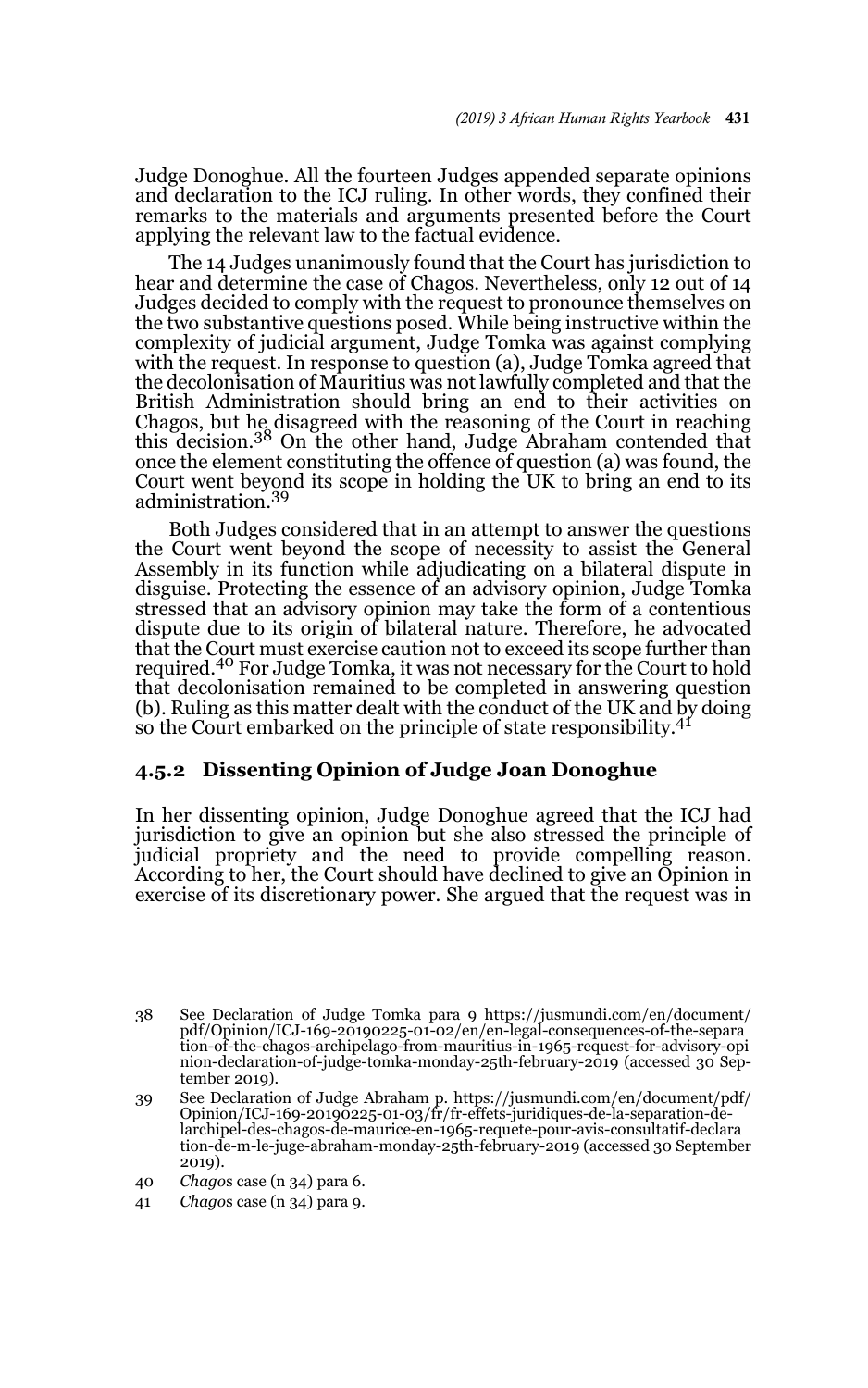fact a bilateral dispute over sovereignty of Chagos Archipelago, <sup>42</sup> best suited to be resolved through negotiation. Giving an Opinion could damage the credibility and undermine the integrity of the ICJ's consistent jurisprudence and could have the effect of circumventing the absence of UK's consent.<sup>43</sup>

### **4.6 Legal effect of the Advisory Opinion and enforcement**

The Advisory Opinion provided arguments which integrate customary law. Under public international law, the enforcement of decisions by the ICJ – whether a contentious case or an advisory opinion – is a complex matter. However, what should be considered here is whether the General Assembly can defer from the Advisory Opinion in the matter of Chagos. The answer to this question would probably lie within the provisions of the UN Charter in the absence of a binding mechanism similar to article 94 of the UN Charter which applies to contentious cases. Consequently, the General Assembly is not obliged to follow the opinion of the ICJ which is non-binding in nature. However, an advisory opinion is also not devoid of any politically probative force. Emanating from the highest jurisdiction of the international judicial system, an advisory opinion should be recognised as having a certain degree of authority.

The legitimacy of this particular Advisory Opinion has been enhanced with the General Assembly adopting Resolution 73/295, welcoming the opinion on 22 May 2019. By a recorded vote of 116 in favour to 6 against and with 56 abstentions, the Assembly reiterated that Mauritius will now be enabled to complete the decolonisation of its<br>territory as soon as possible.<sup>44</sup> In his address to the Assembly, the Mauritian Prime Ministry highlighted the way forward as follows:<sup>45</sup>

Stressing that the United Kingdom is obliged to end its administration and enable Mauritius to complete the decolonization of its territory, he said the Assembly must pronounce on the modalities required for such and that all Member States must cooperate with the United Nations to put those modalities into effect. It must also address the issue of resettlement, a question of human rights protection.

However, the worrying stand of the United Kingdom is worth highlighting:46

- 44 United Nations 'General Assembly Welcomes International Court of Justice Opinion on Chagos Archipelago, Adopts Text Calling for Mauritius' Complete Decolonization' Plenary Seventy-third Session GA/12146 https://www.un.org/ press/en/2019/ga12146.doc.htm (accessed 30 September 2019).
- 45 As above
- 46 n 32.

<sup>42</sup> See Dissenting Opinion of Judge Donoghue para 1 https://jusmundi.com/en/<br>document/pdf/Opinion/ICJ-169-20190225-01-06/en/en-legal-consequences-of-<br>the-separation-of-the-chagos-archipelago-from-mauritius-in-1965-request-f advisory-opinion-dissenting-opinion-of-judge-donoghue-monday-25th-february-2019 (accessed 30 September 2019).

<sup>43</sup> As above.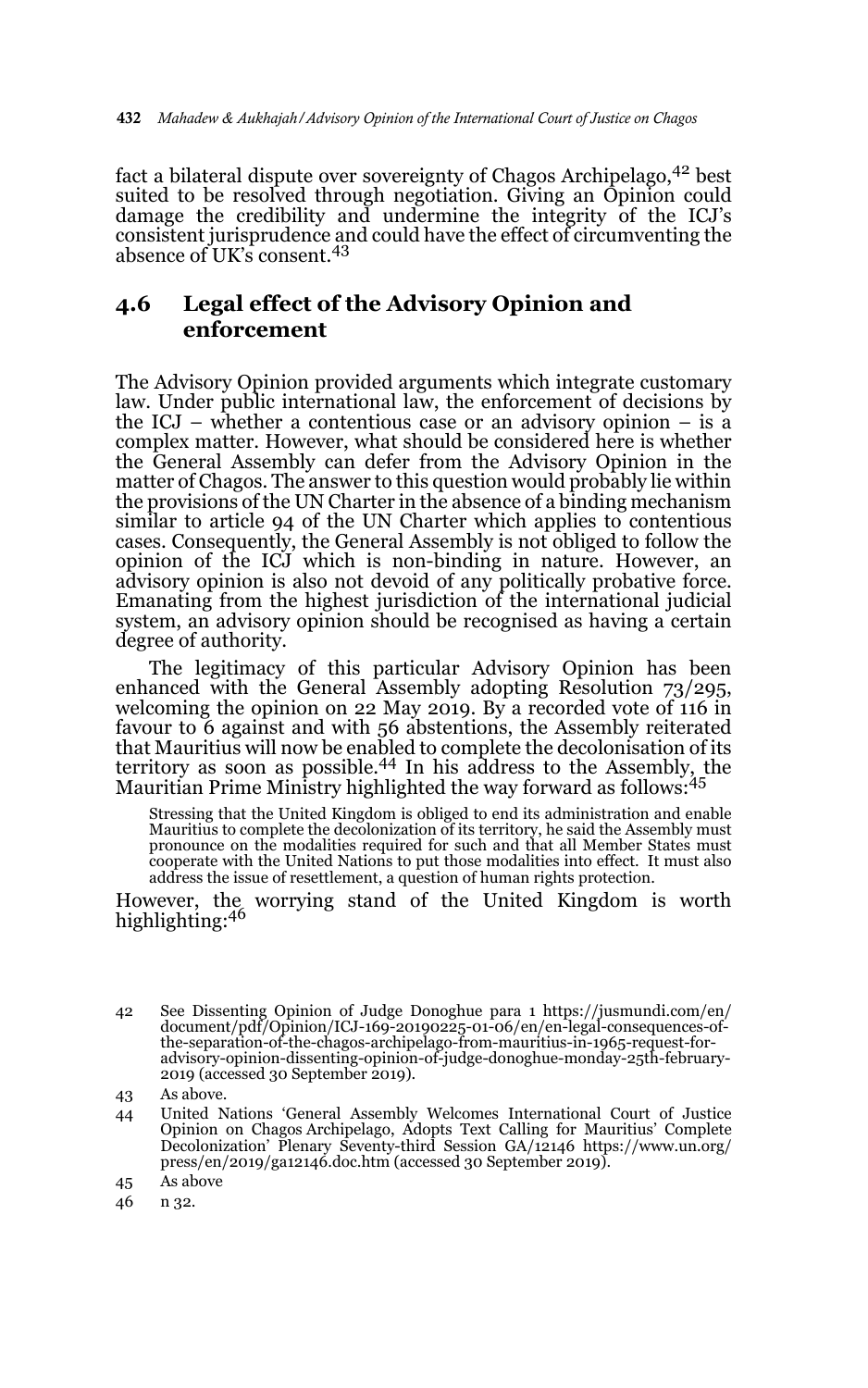The United Kingdom is not in doubt about our sovereignty over the British Indian Ocean Territory', she said, which has been under its sovereignty since 1814. It has never been part of Mauritius. In 1965, Mauritius freely entered into an agreement that offered fishing rights and marine resource. The accord also included a United Kingdom commitment to cede the territory when it is no longer needed for defence purposes. The UK stands by its commitments made in the 1965 agreement, which Mauritius reaffirmed on many occasions since its 1968 independence, including through its own laws and Constitution.

The UN described the UK's position on the Advisory Opinion as being 'disrespectful of the Court and the United Nation'.47 UK had up to 22 November 2019 to leave the Chagos without conditions as required by the Advisory Opinion. This has not been respected. Taking a position on the matter, South Africa has stated as follows during the UN General<br>Assembly meeting:<sup>48</sup>

'South Africa stands by the African Union's position that their right to selfdetermination and independence for Western-Sahara is non-negotiable. The complete decolonisation of Mauritius must be undertaken in accordance with the General Assembly resolution on the issues adopted earlier in 2019. That action sent a strong signal from the international community that control of the Chagos Islands archipelago should return to Mauritius'.

Christopher Pincher, State Minister at the Foreign and Commonwealth Office, replied to a parliamentary question in the UK House of Commons, stating the following:<sup>49</sup>

'This is an inappropriate use of the ICJ Advisory Opinion mechanism and sets a dangerous precedent for other bilateral disputes. However, an Advisory Opinion is not a legally binding judgment, it is advice provided to the UN General Assembly at its request. And while the British Government respects the ICJ and has considered the content of the Advisory Opinion, it does not share the Court's Approach. No international tribunal has ever found UK sovereignty to be in doubt. We stand by our long-standing commitment to cede sovereignty of the territory to Mauritius when it is no longer required for defence purposes, but strongly refute Mauritius' claim that BIOT is part of Mauritius'.

### **5 CONCLUSION**

Beneath the legal structure of the *Advisory Opinion on the Legal Consequences of the Separation of the Chagos Archipelago from Mauritius in 1965* lies two straightforward political issues, sovereignty over Chagos and resettlement of the Chagossians. The Advisory Opinion of 25 February 2019 is a breakthrough for Mauritius, as it forces the UK to engage in diplomatic talks with Mauritius in reaching a settlement. However, neither litigation nor politics alone can solve this issue.

The fundamental question now is how the General Assembly will take forward the decolonisation process of Mauritius including the resettlement of its Mauritian nationals of Chagossian origin and the restoration of their human rights to abode after adopting the Opinion.

<sup>47 &#</sup>x27;Chagos – Territorial sovereignty' *Week End* 20 October 2019.

<sup>48</sup> As above.

<sup>49</sup> See UK Parliament 'British Indian Ocean Territory: Sovereignty: Written question – 117' https://www.parliament.uk/business/publications/written-questionsanswers-statements/written-question/Commons/2019-10-14/117/ 25 October 2019).